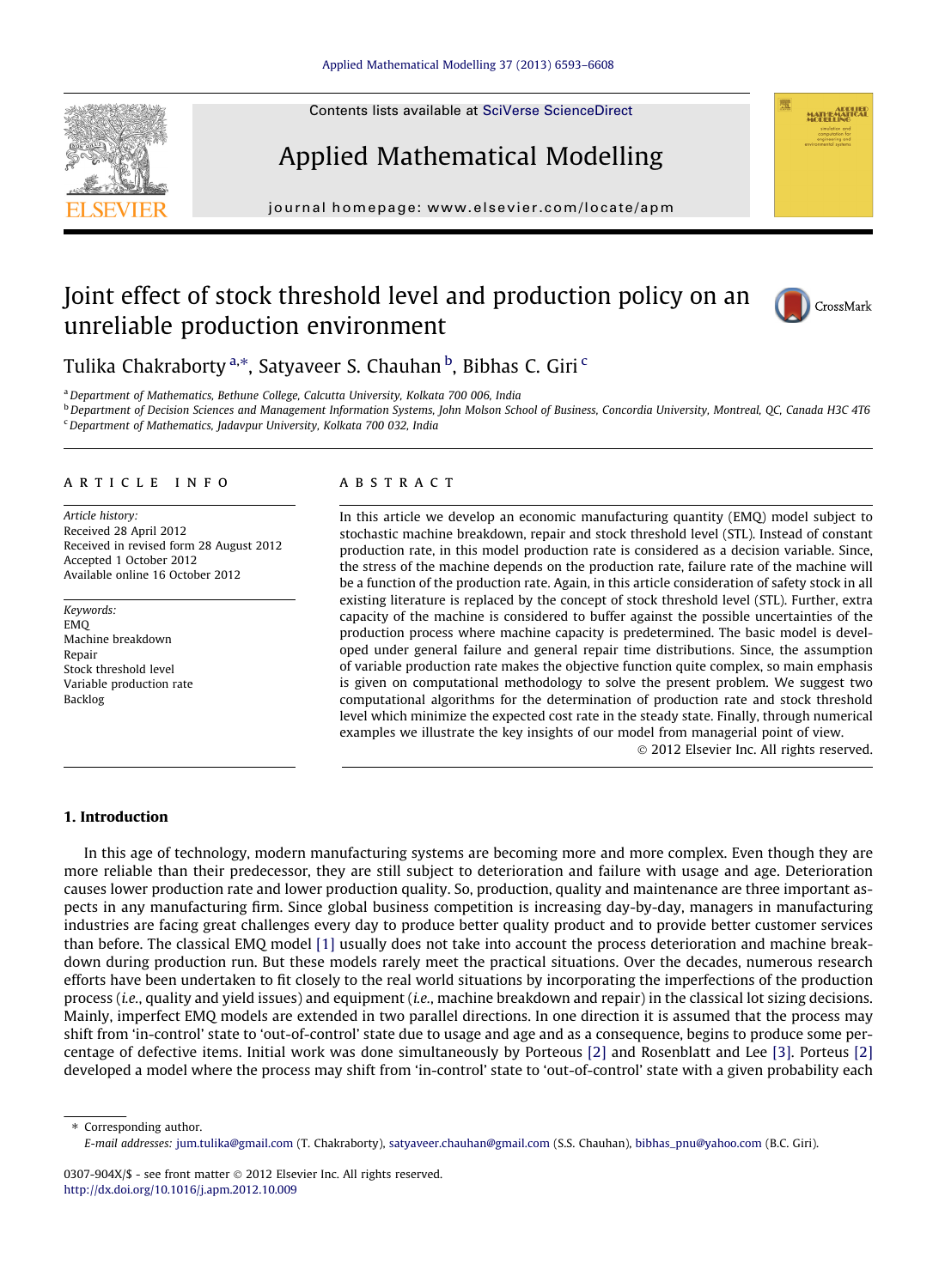#### Table 1

A comparison study of our present model with the related models.

| Author           | Model type                                                                                | Production rate                                      | Stock<br>threshold<br>level | Extra capacity of Failure rate<br>the machine | pattern                           |
|------------------|-------------------------------------------------------------------------------------------|------------------------------------------------------|-----------------------------|-----------------------------------------------|-----------------------------------|
|                  | Cheung and Hausman [20] Imperfect EMO model with<br>maintenance and safety stocks         | Fixed and production rate equals N<br>to demand rate |                             |                                               | Independent of<br>production rate |
| Dohi et al. [21] | Extension of the above [20] model                                                         | Fixed and production rate equals N<br>to demand rate |                             |                                               | Independent of<br>production rate |
| Our model        | Imperfect EMQ model ith<br>maintenance and stock threshold level greater than demand rate | Variable and production rate                         | Y                           |                                               | Depends on<br>production rate     |

time it produces an item. In a similar type of works, assuming exponential process shift distribution Rosenblatt and Lee [\[3\]](#page-15-0) concluded that optimal production run length is shorter than that of the classical EMQ model. After that, several researchers [4-11] devoted their time to extend the classical EMQ model in this particular directions.

In the other direction of research for deteriorating production system, during production run the process or machine may breakdown at any random time. After machine failure, a repair action is carried out immediately. The time to repair the machine may be fixed or random. Shortages may arise due to longer repair time.<sup>1</sup> Shortages may be of lostsales<sup>2</sup> or backlogged<sup>3</sup> type after the resumption of the machine. Again, if there is no machine failure during the production run, then a maintenance action is carried out at the end of the production to bring back the system to initial working condition before the start of the next production run. Sometimes to increase the system reliability or to delay the occurrence of machine failure, maintenance actions are considered during the production run. The initial work was done by Groenevelt et al. [\[12\]](#page-15-0) who studied the impact of machine breakdown and repair on the optimal lot sizing decisions. Assuming exponential inter failure time distribution and instantaneous repair time they showed that the optimal lot size is always larger than that of the classical EMQ model and always increases with the failure rate. They justified their conclusions by the argument that larger production lot size is in order to compensate the production loss due to machine breakdown. They [\[13\]](#page-15-0) further extended their model [\[12\]](#page-15-0) by incorporating the issue of safety stock required to meet the managerial prescribed service level. Kim et al. [\[14\]](#page-15-0) reformulated Groenevelt et al. [\[12\]](#page-15-0) model by assuming constant failure rate and concluded that the optimal lot size does not increase always with the increase of failure rate which contradicts Groenevelt et al.'s claim. Recently, Chakraborty et al. [\[15,16\]](#page-15-0) developed models by integrating the joint effect of process deterioration and machine breakdown by assuming general process shift, machine breakdown, corrective repair and preventive maintenance time distributions.

In all the above mentioned extended EMQ models, production rate is considered as predetermined and inflexible. Khouja & Meherez [\[17\]](#page-15-0) first incorporated the concept of variable production rate into the EMQ literature. They formulated their model under exponential process shift distribution with mean as an increasing function of the production rate. As a random nature of the production system, safety stock play an important role to guarantee the continuous delivery of the product during the interruption of the production due to machine breakdown.Then Giri et al. [\[18,19\]](#page-15-0) extended EMQ models with this assumption of variable production rate. Groenevelt et al. [\[13\]](#page-15-0) first considered the impact of safety stock into the machine breakdown model. Later Cheung and Hausman [\[20\]](#page-15-0) investigated the joint effect of preventive maintenance and safety stocks on unreliable production system considering extra capacity of the machine. In many manufacturing system extra capacity of the machine is maintained to buffer against various uncertainties of the production system. Dohi et al. [\[21\]](#page-15-0) reconsidered the Cheung and Hausman [\[20\]](#page-15-0)'s model from theoretical point of view. Recently, Chakraborty and Giri [\[22\]](#page-15-0) developed an imperfect EMQ model and studied the combined effect of process deterioration, machine breakdown, corrective and preventive maintenance together with the impact of buffer stocks on the optimal decisions for an unreliable production system.

In the above existing literature where extra capacity of the machine and safety stock were considered, the production rate was assumed to be constant. Further, in contrast to the existing literature, in our present paper instead of maintaining the safety stock at the beginning of each production cycle we have considered a stock threshold level (STL). This STL is considered as a decision variable. Thus the purpose of the present work is to study the impact of the joint implementation of machine breakdown, maintenance and stock threshold level (STL) on a stochastic EMQ model where failure rate is assumed to be a function of the production rate. Here, we have considered the extra capacity of the machine. Instead of constant production rate, in this model the production rate is considered as a decision variable. A comparison study of our present model with the related existing literature is given in Table 1. We organize our paper in the following manner. The following section describes the assumptions and notation used through out the paper. The model description is given in Section 3. In Section 4, the model is formulated under general failure and general repair time distribution. Some solution approaches to obtain the optimal solution of our model are described in Section 5 through algorithms. Section 6 proposed some properties of the

This case may arise for random repair time.

<sup>2</sup> In case of lostsales, shortages are not delivered after resumption of the production. They are totally lost. In this case some goodwill loss costs are involved into the expected cost of the system.

 $3\,$  In backlogged case after the resumption of the machine shortages are met first either totally or partially.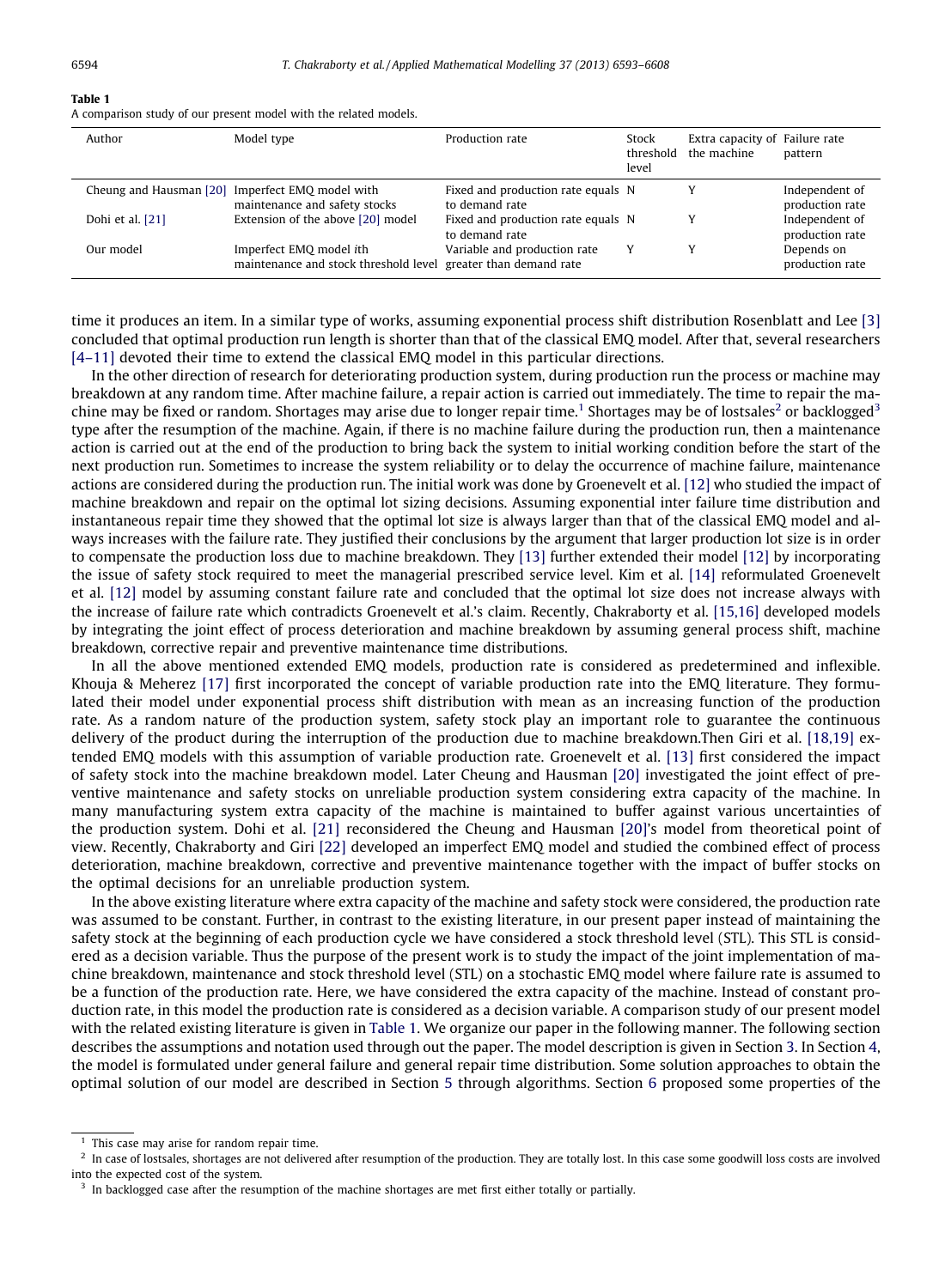|                 | Convergence of solution sequence in barrier method when $\gamma$ = 2, $\epsilon$ = 0.00001 at $c_h$ = 0.01. |         |            |                       |  |
|-----------------|-------------------------------------------------------------------------------------------------------------|---------|------------|-----------------------|--|
|                 | P                                                                                                           |         | $C_n(P,S)$ | $\eta B(P,S)$         |  |
| $10^{5}$        | 1538.46                                                                                                     | 5974.74 | 4571.62    | 291.33                |  |
| $10^{4}$        | 1551.25                                                                                                     | 7089.62 | 4307.80    | 29.82                 |  |
| $10^{3}$        | 1623.99                                                                                                     | 7637.95 | 4280.70    | 3.08                  |  |
| $10^{2}$        | 1743.03                                                                                                     | 7745.97 | 4277.92    | 0.32                  |  |
| $10^{1}$        | 1784.09                                                                                                     | 7758.49 | 4277.63    | $3.20 \times 10^{-2}$ |  |
| 10 <sup>0</sup> | 1789.54                                                                                                     | 7759.78 | 4277.60    | $3.21 \times 10^{-3}$ |  |
| $10^{-1}$       | 1790.10                                                                                                     | 7759.91 | 4277.60    | $3.21 \times 10^{-4}$ |  |
| $10^{-2}$       | 1790.16                                                                                                     | 7759.92 | 4277.60    | $3.21 \times 10^{-5}$ |  |
| $10^{-3}$       | 1790.17                                                                                                     | 7759.92 | 4277.60    | $3.21 \times 10^{-6}$ |  |
| $10^{-4}$       | 1790.17                                                                                                     | 7759.92 | 4277.60    | $3.21 \times 10^{-7}$ |  |
|                 |                                                                                                             |         |            |                       |  |

Convergence of solution sequence in barrier method when  $\gamma$  = 2,  $\epsilon$ 

model. Section 7 explains the model numerically from managerial point of view. Finally, the paper is concluded together with future research direction in Section 8.

## 2. Assumptions and notation

<span id="page-2-0"></span>Table 2

The following assumptions and notation are used throughout the paper.

#### 2.1. Assumptions

- (A1) Consider the production of a single item on a single-unit production system or machine. Production process starts with a variable production rate  $P (\leq P_{\text{max}})$ , the capacity of the machine) to meet the constant demand rate D (<P) and it continues until the stock threshold level S is achieved.
- (A2) The machine is subject to stochastic machine breakdown and the time to machine failure follows an arbitrary probability distribution.
- (A3) The machine is subject to corrective repair after the immediate detection of machine failure. Corrective repair time follows an arbitrary probability distribution and after the completion of the corrective repair, the machine is restored back to the same initial working condition.
- (A4) At most one failure can occur in a complete production cycle. Breakdown of the machine does not cause any quality differentiation of the product.
- (A5) Shortages may occur due to longer corrective repair time. In that case, all unsatisfied demands are backlogged and penalty cost is incurred per item per unit basis.
- (A6) As soon as the corrective repair is completed, the production process resumes at a fixed resumption cost (which is less than machine set up cost).
- (A7) In the case of machine failure during a production cycle, the production resumes with a maximum rate  $P_{\text{max}}$  (the capacity of the machine, [\[20,21\]](#page-15-0) after machine repair and the production of items stops when the stock level reaches the threshold level S. Here sufficient capacity of the machine is considered to allow rapid accumulation of the stock threshold level S so that the time to accomplish the threshold level is relatively small compared to the mean time between failures. Hence, atmost one failure can occur during a complete production cycle.
- (A8) If there is no machine breakdown during the production run, a preventive maintenance is done in order to bring back the machine to the as-good-as new condition before the start of the next production cycle. Preventive maintenance time compared to corrective maintenance time is negligible.
- (A9) Corrective and preventive maintenance times include machine setup time.
- (A10) The time when the inventory starts from zero level and the time when it reaches to zero level after attaining the threshold level S is termed as one complete cycle.

# 2.2. Notation

The following notations are adopted to develop the proposed model.

|                          | constant demand rate                                                |
|--------------------------|---------------------------------------------------------------------|
| P(>D)                    | variable production rate                                            |
| $P_{\text{max}}(\geq P)$ | the maximum production rate                                         |
|                          | non-negative random variable denoting the time to machine breakdown |
| $f(\cdot), F(\cdot)$     | probability density function, cumulative distribution function of X |

(continued on next page)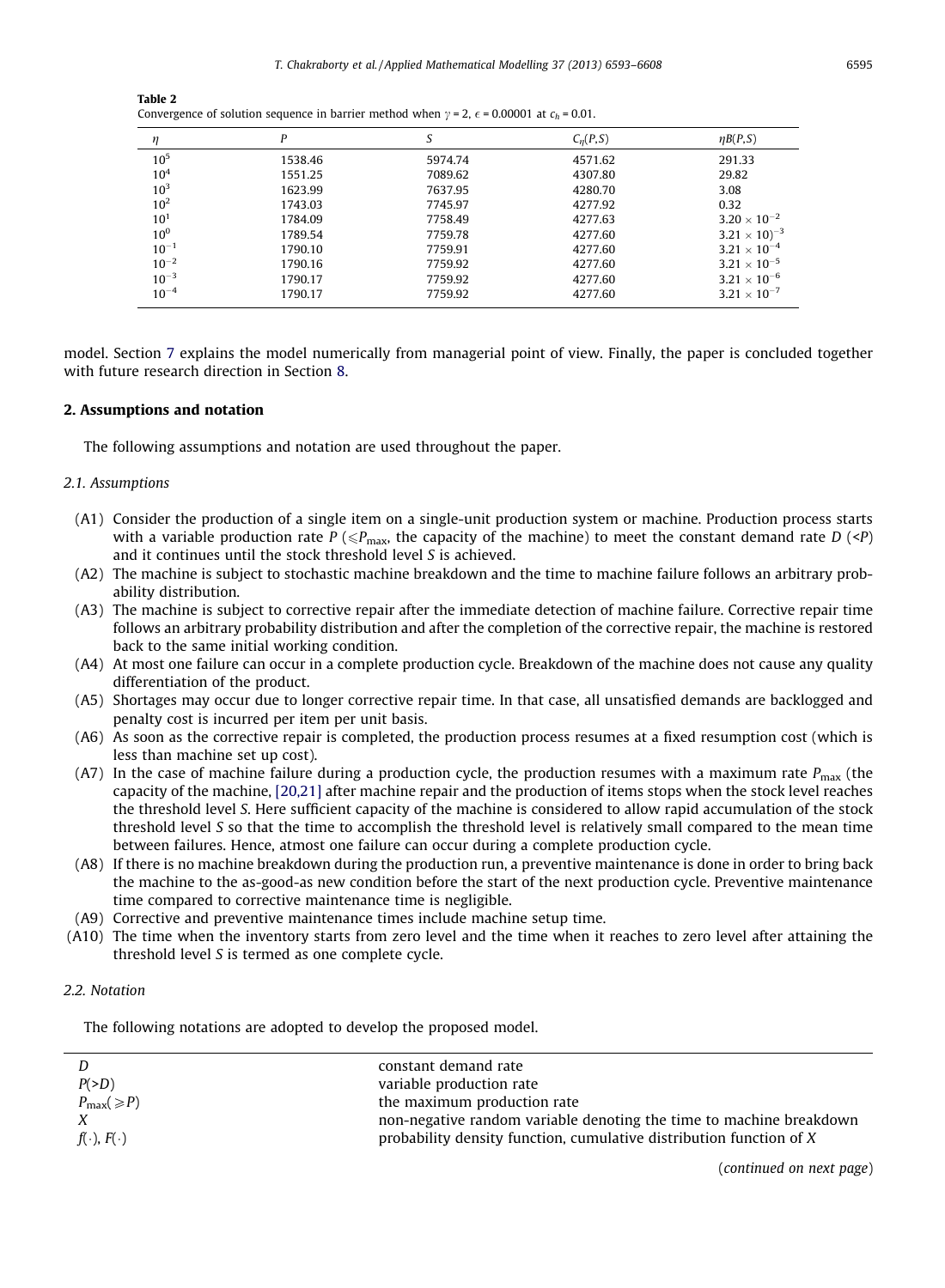|                           | random variable denoting the corrective repair time                    |
|---------------------------|------------------------------------------------------------------------|
| $g(\cdot), G(\cdot)$      | probability density function and cumulative distribution function of l |
| c <sub>0</sub>            | setup cost for each production run                                     |
| $c_h$                     | inventory holding cost per unit product per unit time                  |
| $c_m$ ( <c<sub>0)</c<sub> | fixed resumption cost                                                  |
| $c_r$                     | corrective repair cost per unit time                                   |
| M                         | fixed preventive maintenance cost                                      |
|                           | the threshold level                                                    |
| $c_{\rm c}$               | shortage cost per unit product                                         |
| C(P)                      | per unit production cost, a function of P                              |

<span id="page-3-0"></span>6596 T. Chakraborty et al. / Applied Mathematical Modelling 37 (2013) 6593–6608

## 3. Model description

In this paper we consider the production of single item on a single production system or single machine which is deteriorating in nature and subject to stochastic machine breakdown. Here we consider the extra capacity of the machine (In this model  $(P_{\text{max}} - P)$  is the extra capacity of the machine) to buffer against the possible uncertainties of the production process where machine capacity  $P_{\text{max}}$  is predetermined. Again, stock threshold level (STL) is considered to buffer against possible stockout due to stochastic machine breakdown and repair. At the beginning of the production process *i.e.*, at time  $t = 0$ , the production starts at a variable production rate  $P(\leq P_{\text{max}})$  to satisfy the constant demand rate D. At the beginning the inventory remains at zero level and it increases at a rate  $(P - D)$ . The production is continued until the threshold level S is achieved. If during the time period  $\frac{S}{P-D'}$ , machine failure does not take place then at the end of the production a preventive maintenance is carried out at negligible time so that the system is restored at initial working condition i.e., the production process remains at 'as-good-as-new' condition at the start of the next production cycle. A new production cycle starts only when all the accumulated inventory is depleted after achieving the stock threshold level. On the other hand, if machine failure occurs during the time period  $\frac{S}{P-D}$ , corrective repair action starts immediately. Corrective repair time is random and hence shortages may occur due to longer corrective repair time. Shortages are backlogged after the resumption of the machine. As soon as corrective repair is completed, the production resumes at maximum rate  $P_{\text{max}}$  to allow the rapid accumulation of the threshold level to avoid the further machine failure. Because of the short accumulation time, machine can be assumed to be almost 'as-good-as-new' at the beginning of the next production cycle. In many manufacturing industries, extra capacity of the machine is maintained as a buffer against various uncertainties (in the present model the extra capacity is indicated by  $(P_{\text{max}} - D)$ ) for emergency purposes. Figs. 1–3 present the schematic diagram of the model.

## 4. Model formulation

The expected total cost consists of setup cost, holding cost,corrective repair cost, preventive maintenance cost, resumption cost, production cost and penalty cost due to shortage. Next, we shall consider the different cost components which are involved in this model.

Lemma 1. The expected holding cost per production cycle is

$$
HC = c_h \int_0^{S/(P-D)} \left\{ \int_0^{(P-D)t/D} \left[ \frac{1}{2} (P-D)t^2 + \frac{1}{2} (2(P-D)t - lD) l + \frac{(S-(P-D)t+lD)(S+(P-D)t-lD)}{2(P_{\text{max}}-D)} + \frac{1}{2} \frac{S^2}{D} \right] dG(l) \right\} dF_X(t) + C_h \int_{S/(P-D)}^{\infty} \frac{1}{2} \frac{PS^2}{D(P-D)} dF_X(t).
$$



Fig. 1. Schematic diagram of the production-inventory model with no machine breakdown case.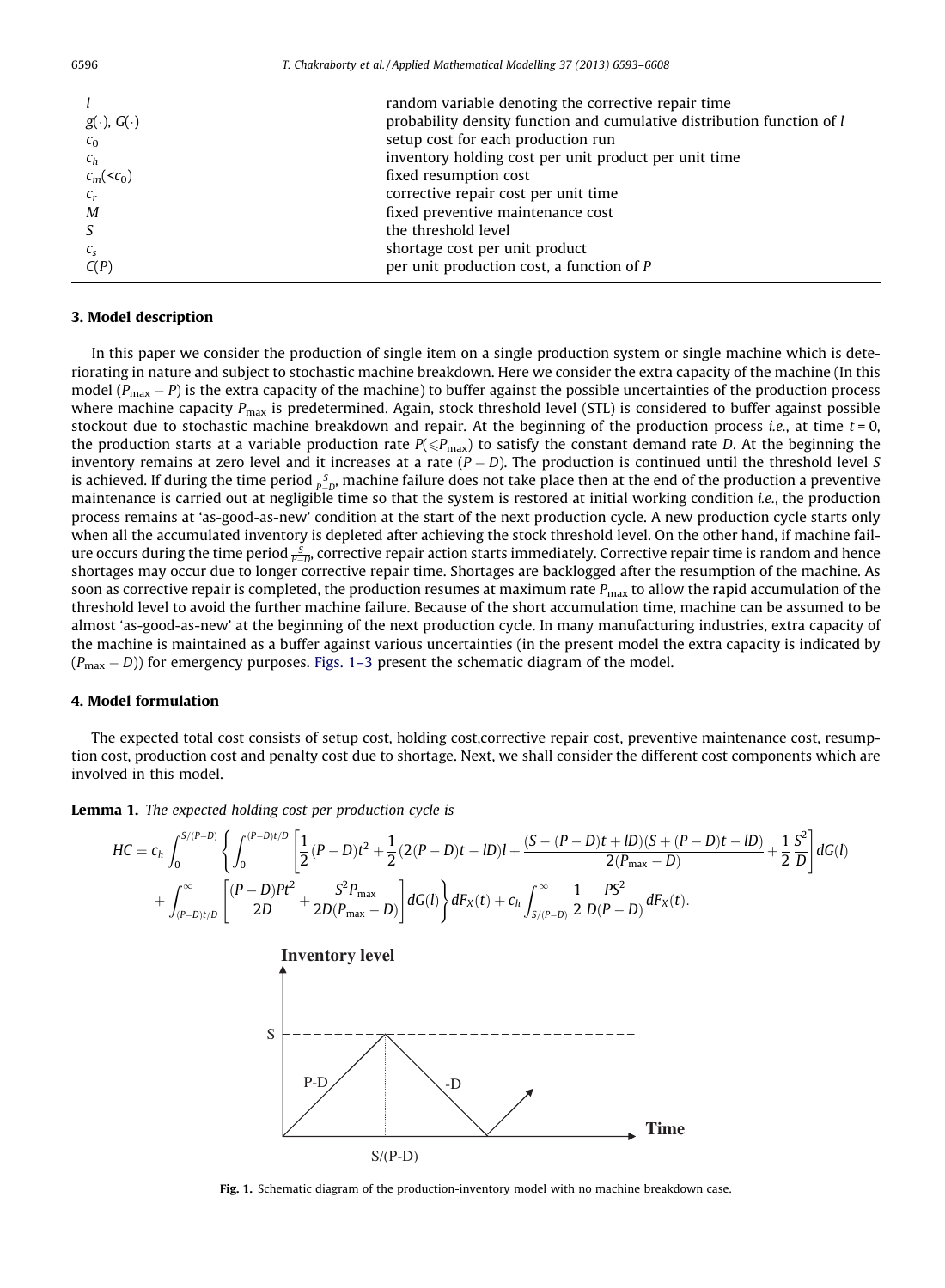<span id="page-4-0"></span>

Fig. 2. Schematic diagram of the production-inventory model with machine breakdown and without shortage case.



Fig. 3. Schematic diagram of the production-inventory model with machine breakdown and shortage case.

**Proof.** [Fig. 1](#page-3-0) indicates a complete production cycle when there is no machine breakdown during the production run. Thus, the holding cost in this case is

$$
c_h \int_{S/(P-D)}^{\infty} \frac{1}{2} \frac{PS^2}{D(P-D)} dF_X(t).
$$

Now, the diagrams of [Fig. 4](#page-5-0) indicates the scenario where machine failure occurs during the production run. The first diagram of [Fig. 4](#page-5-0) indicates the complete production cycle where corrective repair is completed before the depletion of inventory i.e. no shortage occurs during the complete production cycle. The symbol  $\Delta$ 's represent the area as indicated in the figure. It is to be noted that  $\Delta_i$ 's and t<sub>i</sub>'s used in the first and second diagrams of [Fig. 4](#page-5-0) denote different areas and time durations according to the first and second diagrams of [Fig. 4.](#page-5-0)

In both diagrams of [Fig. 4,](#page-5-0)  $X = t$  indicates the time to machine breakdown.

According to the first diagram of [Fig. 4,](#page-5-0)  $t_1$  is the time duration which starts from the completion of corrective repair and continues to the time when inventory level reaches to the threshold level S. Again,  $t_2$  indicates the time duration in which from stock threshold level the inventory comes to zero level satisfying customer demand.  $h_1$  and  $h_2$  are the heights as indicated in the first figure [\(Fig. 4](#page-5-0)(a)). Hence

$$
\Delta_1 = \frac{1}{2}(P - D)t^2,
$$
  
\n
$$
h_1 = (P - D)t, \quad h_2 = (P - D)t - lD.
$$

Therefore,  $\Delta_2 = \frac{1}{2}(h_1 + h_2)l = \frac{1}{2}{2(P - D)t - lD}l.$ 

Now, 
$$
t_1 = \frac{S-h_2}{P_{\text{max}}-D} = \frac{S-(P-D)t+ID}{P_{\text{max}}-D}
$$
. Then  
\n
$$
\Delta_3 = \Delta_{31} + \Delta_{32} = \frac{1}{2}(P_{\text{max}}-D)t_1^2 + h_2t_1 = \frac{\{S-(P-D)t+ID\}\{S+(P-D)t-ID\}}{2(P_{\text{max}}-D)}.
$$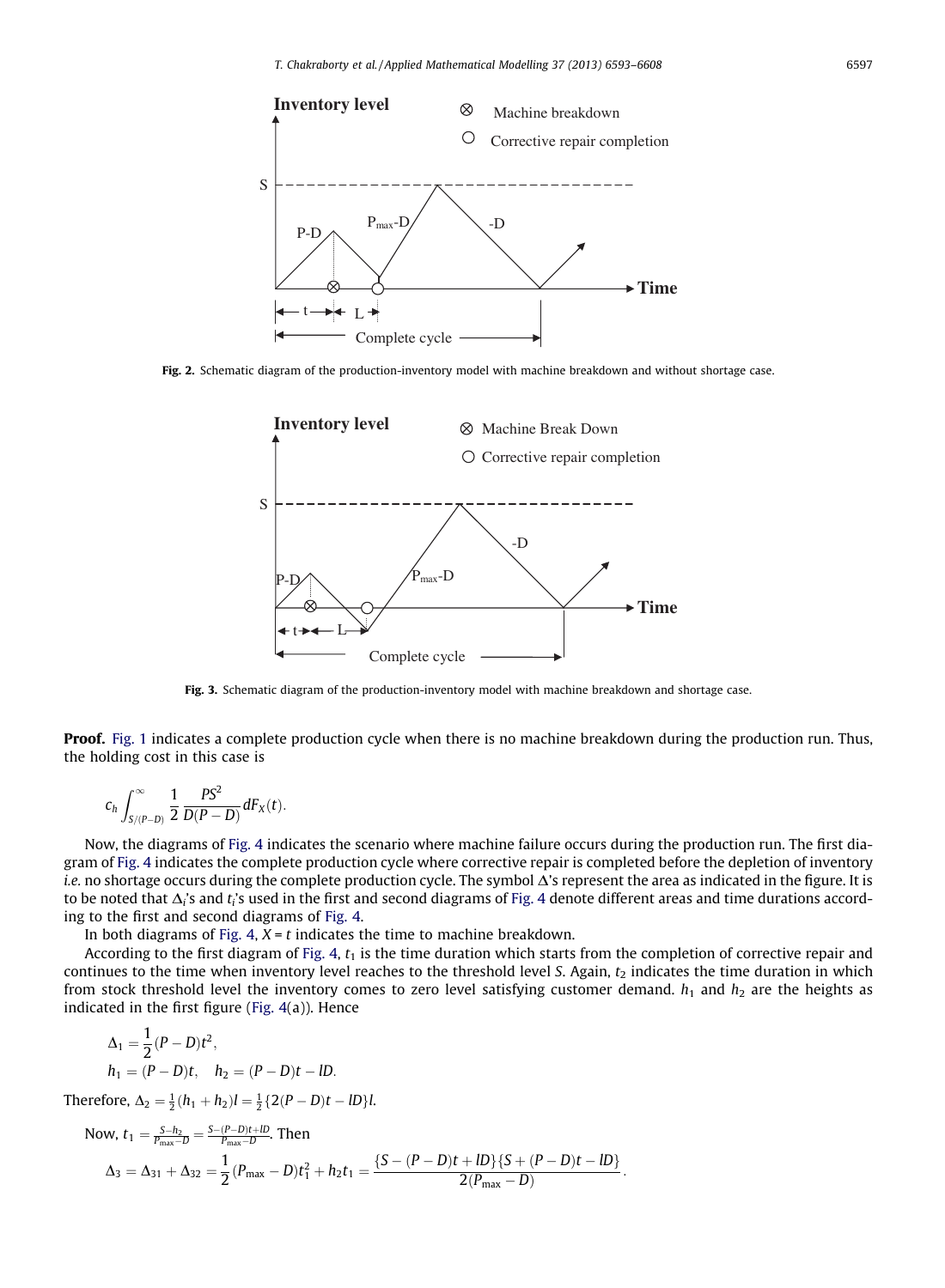<span id="page-5-0"></span>

Fig. 4. Diagrammatic representation of the production-inventory model for calculation of the total holding cost incurred per production cycle.

Again,  $t_2 = \frac{S}{D}$ . Therefore  $\Delta_4 = \frac{S^2}{2D}$ . Thus, the holding cost in this case is

$$
c_h \int_0^{S/(P-D)} \left\{ \int_0^{(P-D)t/D} \left[ \frac{1}{2} (P-D) t^2 + \frac{1}{2} \left\{ 2 (P-D) t -l D \right\} l + \frac{\{ S-(P-D) t +l D \} \{ S+(P-D) t -l D \} }{2 (P_{\max}-D)} + \frac{S^2}{2 D} \right] dG(l) \right\} dF_X(t).
$$

Again, the second diagram i.e., Fig. 4(b) indicates the machine breakdown case when shortages occur due to longer corrective repair time. According Fig.  $4(b)$ ,  $t_1$  is the time between the events when the inventory level comes to zero level after the failure of the machine and the time of completion of the corrective repair action.  $t_2$  indicates the time between the time of completion of the corrective repair action and the time when the inventory from negative level comes to zero level again.  $t_3$  is the time duration of attaining from zero level to stock threshold level S. Again,  $t_4$  is the time duration in which the inventory from threshold level comes to zero level. It is to be noted that  $t_2$  of Fig. 4(a) is same as  $t_4$  of Fig. 4(b). Hence

$$
\Delta_1 = \frac{1}{2D}(P - D)Pt^2,
$$
\n
$$
t_1 = \frac{ID - (P - D)t}{D},
$$
\n
$$
h = ID - (P - D)t, t_2 = \frac{ID - (P - D)t}{P_{\text{max}} - D},
$$
\n
$$
\Delta_{21} = \frac{1}{2}t_1h, \Delta_{22} = \frac{1}{2}t_2h.
$$
\nThus  $\Delta_2 = \Delta_{21} + \Delta_{22} = \frac{P_{\text{max}}\{ID - (P - D)t\}^2}{2D(P_{\text{max}} - D)}$   
\n
$$
t_3 = \frac{S}{P_{\text{max}} - D} \text{ and } t_4 = \frac{S}{D}.
$$
\nTherefore,  $\Delta_3 = \frac{t_3 S}{2} \text{ and } \Delta_4 = \frac{s_2}{2D}.$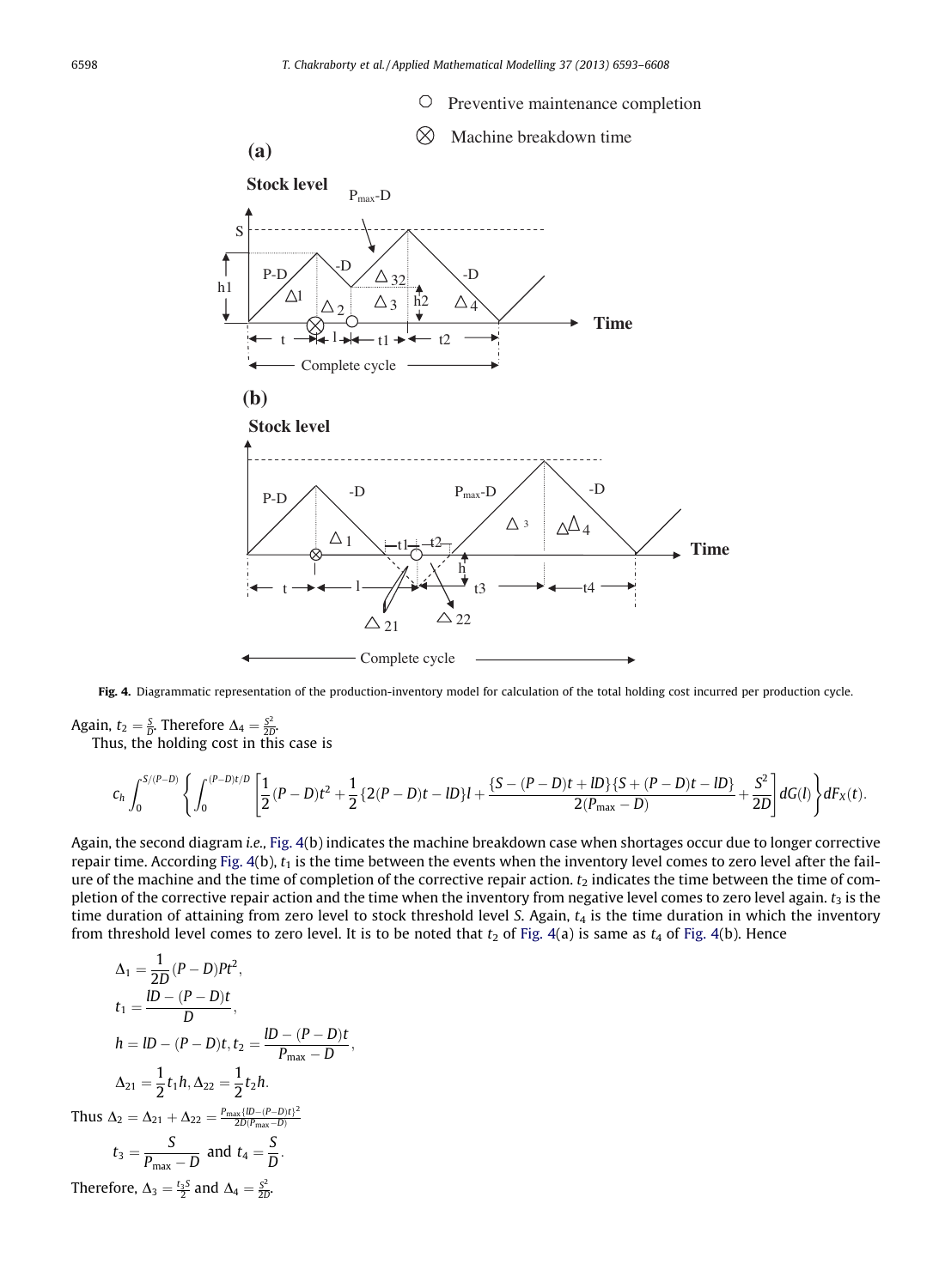<span id="page-6-0"></span>

Fig. 5. Convexity of the expected cost per unit time with respect to the threshold level S for a given production rate.

Thus, the holding cost in this case is

$$
\int_0^{S/(P-D)} \int_{(P-d)t/D}^{\infty} (\Delta_1 + \Delta_2 + \Delta_3) dG(l) dF_X(t) = \int_0^{S/(P-D)} \int_{(P-d)t/D}^{\infty} \left[ \frac{(P-D)P t^2}{2D} + \frac{S^2 P_{max}}{2D (P_{max} - D)} \right] dG(l) dF_X(t).
$$

Combining all these holding costs of these three cases we get the required expected holding cost in a complete production cycle. This completes the lemma.  $\Box$ 

Again, the other expected costs involved in this models are given below.

The expected corrective repair cost per cycle is

$$
CR = c_r \int_0^{S/(P-D)} \int_0^\infty ldG(l) dF_X(t).
$$

The expected resumption cost per cycle is

$$
RC = c_m \int_0^{S/(P-D)} dF_X(t) = c_m F_X \left( \frac{S}{P-D} \right).
$$

The expected preventive maintenance cost per cycle is

$$
PMC = M \int_{S/(P-D)}^{\infty} dF_X(t) = M \overline{F_X} \left( \frac{S}{P-D} \right).
$$

The expected production cost per cycle is

$$
PC = \int_0^{\frac{S}{p}} \left[ \int_0^{\frac{(P-D)t}{D}} \left\{ PtC(P) + P_{max}C(P_{max}) \frac{S - (t+l)D}{P_{max} - D} \right\} dG(l) + \int_{\frac{(P-D)t}{D}}^{\infty} \left\{ PtC(P) + P_{max}C(P_{max}) \frac{S + ID - (P-D)t}{P_{max} - D} \right\} dG(l) \right] dF_X(t) + \frac{PS}{P - D}C(P) \int_{\frac{S}{p-D}}^{\infty} dF_X(t).
$$

The expected shortage cost per cycle is [see Fig. 5(b)]

$$
SC = c_s \int_0^{S/(P-D)} \int_{(P-D)t/D}^{\infty} \frac{P_{\text{max}}(ID - (P-D)t)^2}{2D(P_{\text{max}} - D)} dG(l) dF_X(t).
$$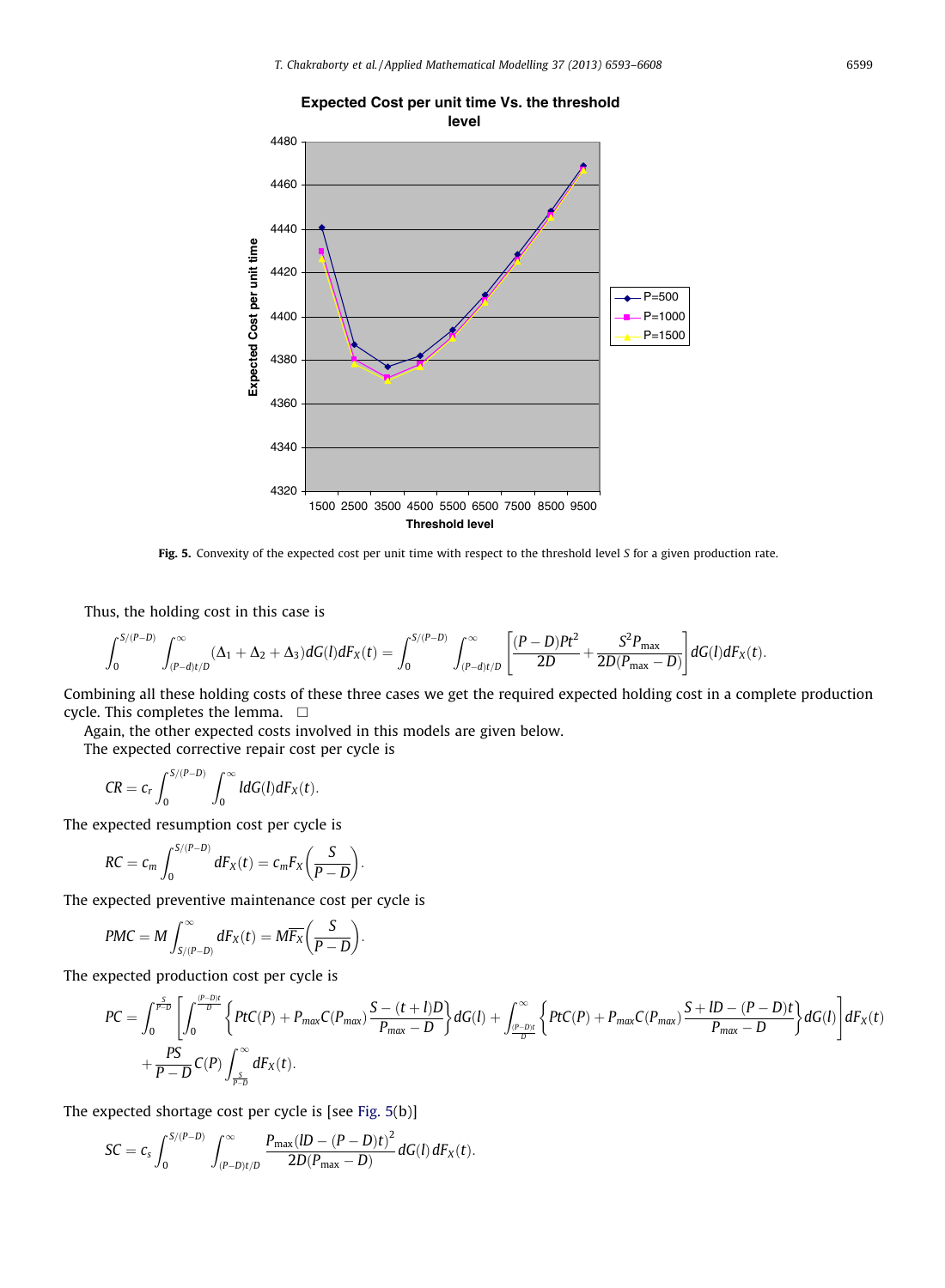<span id="page-7-0"></span>Hence, the total expected cost per cycle is given by

$$
V(P,S) = C_0 + HC + CR + RC + PMC + PC + SC
$$
\n
$$
= c_0 + c_r \int_0^{S/(P-D)} \int_0^{\infty} dG(l) dF_X(t) + c_m F_X(\frac{S}{P-D}) + MF_X(\frac{S}{P-D}) + c_s \int_0^{S/(P-D)} \int_{(P-D)t/D}^{\infty} \frac{P_{max} (lD - (P-D)t)^2}{2D(P_{max} - D)} dG(l) dF_X(t)
$$
\n
$$
+ c_h \int_0^{S/(P-D)} \left\{ \int_0^{(P-D)t/D} \left[ \frac{1}{2} (P-D)t^2 + \frac{1}{2} (2(P-D)t - lD) + \frac{(S - (P-D)t + lD)(S + (P-D)t - lD)}{2(P_{max} - D)} + \frac{1}{2} \frac{S^2}{D} \right] dG(l) \right\}
$$
\n
$$
+ \int_{(P-D)t/D}^{\infty} \left[ \frac{(P-D)Pt^2}{2D} + \frac{S^2 P_{max}}{2D(P_{max} - D)} \right] dG(l) \left\{ dF_X(t) + c_h \int_{S/(P-D)}^{\infty} \frac{1}{2} \frac{PS^2}{D(P-D)} dF_X(t) + \int_{(P-D)t/D}^{\infty} \left[ \int_0^{\frac{(P-D)t}{D}} \left\{ PtC(P) + P_{max} C(P_{max}) \frac{S - (t + l)D}{P_{max} - D} \right\} dG(l) + \int_{\frac{(P-D)t}{D}}^{\infty} \left\{ PtC(P) + P_{max} C(P_{max}) \frac{S + lD - (P-D)t}{P_{max} - D} \right\} dG(l) \right\} dF_X(t)
$$
\n
$$
+ \frac{PS}{P-D} C(P) \int_{\frac{S}{P-D}}^{\infty} dF_X(t).
$$
\n(1)

Again, by conditioning on the time to machine failure, the expected length of each production cycle is given by

$$
T(P, S) = \int_0^\infty E(\text{duration of the cycle}|X = t) f_X(t) dt = \int_0^{S/(P-D)} \left[ \int_0^{(P-D)t/D} \left\{ t + l + \frac{S - (P-D)t + ID}{P_{\text{max}} - D} + \frac{S}{D} \right\} dG(l) + \int_{(P-D)t/D}^\infty \left\{ \left( t + \frac{(S+ID)P_{\text{max}} - D(P-D)t}{D(P_{\text{max}} - D)} \right\} dG(l) \right\} dF_X(t) + \int_{S/(P-D)}^\infty \frac{PS}{D(P-D)} dF_X(t), \tag{2}
$$

where the first two terms of the above expression indicate the cycle length with machine breakdown scenario with and without shortage case respectively, where as the last term indicates without machine breakdown scenario. These three scenario are indicated in the schematic diagrams: [Figs. 2, 3, 1,](#page-4-0) respectively. Therefore, by Renewal Reward theorem (Ross, 1981), [\[24\]](#page-15-0) the expected cost per unit time in the steady state is

$$
C(P, S) = \lim_{t \to \infty} \frac{E[\text{the total cost on } (0, t]]}{t} = \frac{V(P, S)}{T(P, S)}.
$$
\n(3)

Our objective is the joint determination of the optimal production rate  $P^*(D < P < P_{\text{max}})$  and the optimal threshold level  $S^*(< S_u,$ where  $S_u$  is the upper bound of S) which minimize the expected cost per unit time  $C(P,S)$ .

## 5. Optimal solution of the model

In this section we will develop a constrained non-linear programming problem and will discuss different methods of its solution and the nature of the solution.

## 5.1. Optimal solution under general failure and general repair time distribution

The problem of our interest is

 $\cos \theta$ 

P1: Minimize 
$$
fC(P, S) = \frac{V(P, S)}{T(P, S)}
$$
  
\nsubject  $coh_1(P, S) \equiv P - D > 0$ ,  
\n $h_2(P, S) \equiv P_{\text{max}} - P \ge 0$ ,  
\n $h_3(P, S) \equiv S_u - S \ge 0$ ,

where  $P_{\text{max}}$ , the capacity of the machine,  $S_u$ , the upper bound of the threshold level are specified in advance by the decision maker. It is a constrained optimization problem. If  $(P^*,S^*)$  is the local optimal solution of the above mentioned problem **P1** then it must satisfy the above inequality constraints. Let us define the associate lagrangian function  $L(P,S)$  as

$$
L(P, S) = C(P, S) - m_1 h_1(P, S) - m_2 h_2(P, S) - m_3 h_3(P, S),
$$

where  $m_1$ ,  $m_2$ ,  $m_3(\geqslant 0)$  are lagrangian multipliers. The Karush–Kuhn–Tucker necessary conditions for minimum are

$$
\frac{\partial C(P, S)}{\partial S} + m_3 = 0,
$$
\n
$$
\frac{\partial C(P, S)}{\partial P} - m_1 + m_2 = 0,
$$
\n
$$
m_1(P - D) = 0, \quad m_2(P_{\text{max}} - P) = 0, \quad m_3(S - S_u) = 0, \quad m_1, m_2, m_3 \ge 0.
$$
\n(6)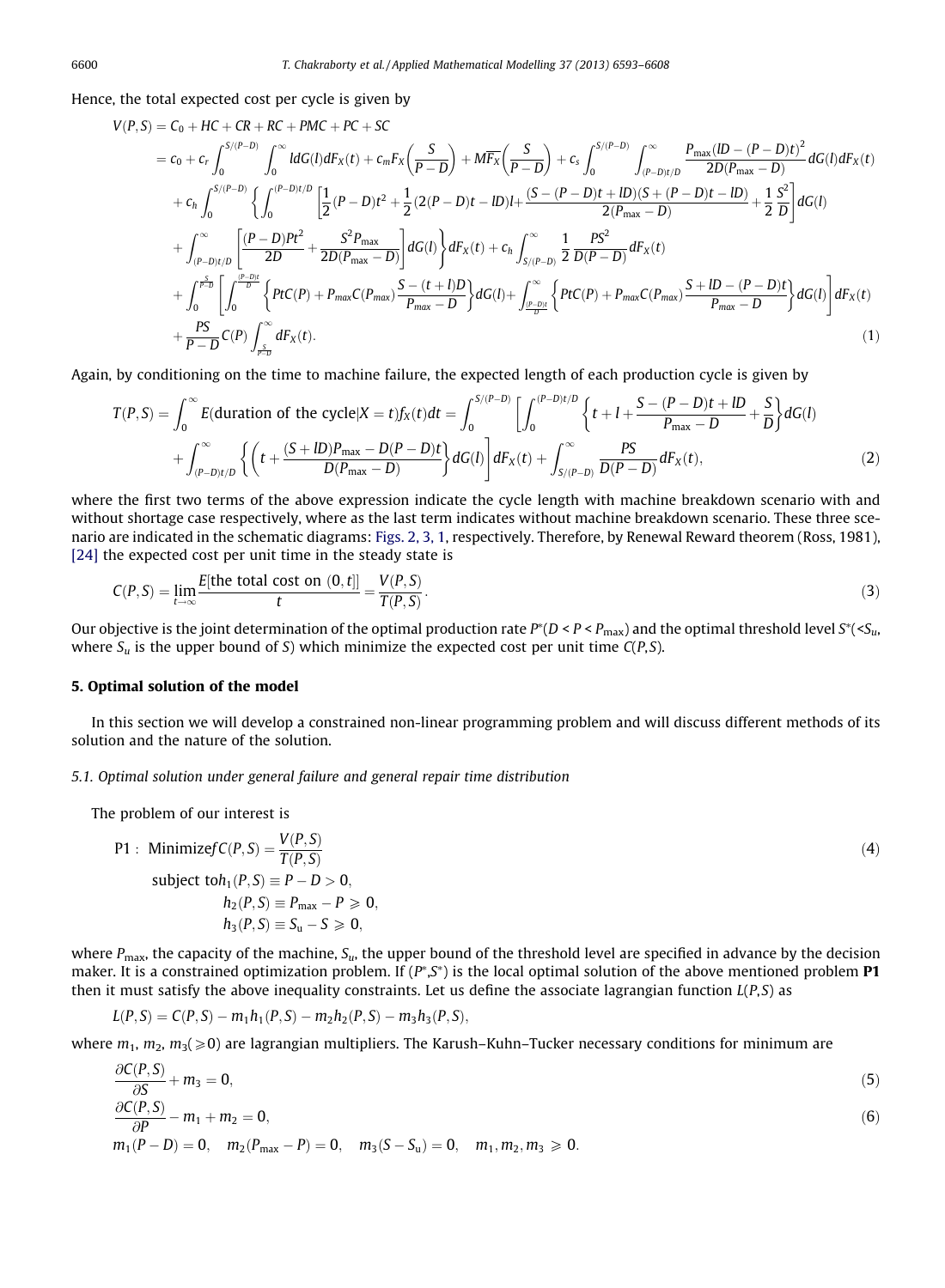<span id="page-8-0"></span>The above necessary conditions will be sufficient conditions for minimization problem **P1** if  $C(P,S)$  is convex and  $h_1(P,S)$ .  $h_2(P,S)$ ,  $h_3(P,S)$  are concave functions with respect to P and S. Then the local optimal solutions of  $(P^*,S^*)$  will be the global optimal solutions. Since P > D, so clearly  $m_1 = 0$ . Again, if  $P_{\text{max}} > P$  and  $S_u > S$  then  $m_2 = 0$  and  $m_3 = 0$ . The optimal values of P and S can be obtained by solving the nonlinear Eqs. [\(5\) and \(6\)](#page-7-0). Here, the simultaneous Eqs. [\(5\) and \(6\)](#page-7-0) can be solved for  $(P, S)$  numerically following a two steps approach. In the first step, we fix P and solve Eq. [\(5\)](#page-7-0) for S. In the next step, we substitute S in Eq.  $(6)$  and determine P. Then by putting the values of P and S we can determine the corresponding cost function C(P,S) from Eq. [\(4\).](#page-7-0) Based on this approach following solution algorithm can be proposed.

## Algorithm 1.

**Step 1:** Input the parameter values in appropriate units and take  $\epsilon_1$  and  $\epsilon_2$  as the accuracy parameters. Let *i* be the counter parameter. Set  $i = 0$  and  $P = P^{(0)}$  as the initial value of P. **Step 2:** Put  $i = i + 1$ ,  $P = P^{(i-1)}$ . **Step 3:** Then solve Eq. [\(5\)](#page-7-0) for S. Let the solution be  $S^{(i)}$ .

**Step 4:** Put S = S<sup>(i)</sup> in Eq. (6) and solve that equation for P. Let the solution be  $P^{(i)}$ . **Step 5:** Compute  $C(P^{(i)}, S^{(i)})$  from Eq. [\(4\).](#page-7-0) **Step 6:** If  $|P^{(i)} - P^{(i-1)}| < \epsilon_1$  and  $|S^{(i)} - S^{(i-1)}| < \epsilon_2$  then  $P^* = P^{(i)}$  and  $S^* = S^{(i)}$ . Stop. Otherwise, go to **Step 6**. Step 7: Repeat Step 2 to Step 6.

Since, the cost function is complex and the production rate is variable it is difficult to prove analytically the convexity of the cost function  $C(P,S)$  with respect to P and S simultaneously. So we can not guarantee analytically that any local solution will give the global minimum. But during numerical study by using computation software MATHEMATICA [\[25\]](#page-15-0) we have checked that every local solution obtained by using this algorithm is actually a global solution. Further, if  $(P^*,S^*)$  is an interior point of the feasible region  $R = (D < P \leq P_{\text{max}}, S \leq S_u)$  then the generalized Newton's method can be applied to find it by solving the nonlinear equations

$$
\frac{\partial C(P, S)}{\partial P} = 0,
$$
\n
$$
\frac{\partial C(P, S)}{\partial S} = 0.
$$
\n(3)

In this case, we can also apply the above mentioned two steps approach to solve Eqs. (7) and (8) simultaneously.

## 5.2. Barrier method and algorithm

Further, we can apply barrier method [\[23\]](#page-15-0) to solve the constraint optimization problem P1. In this method, the original minimization problem P1 will be replaced by a sequence of unconstrained optimization problems whose solutions converge to a solution (local minimization) of the original problem P1. Here we have to solve a sequence of unconstrained minimization problem of the form

**Minimize** 
$$
C_{\eta}(P, S) = C(P, S) + \eta B(P, S)
$$
 (9)

for the sequence of values  $\eta = \eta_k \downarrow 0$ , where the barrier function is given by

$$
B(P, S) = \sum_{i=1}^{i=3} \frac{1}{h_i} + \frac{1}{P} + \frac{1}{S}.
$$
\n(10)

 $\eta B(P,S) \downarrow 0$  and consequently  $C_n(P,S)$  approaches to  $C(P,S)$ , so the corresponding local minimum of  $C_n(P,S)$  converges to the local minimum of the original problem. Starting with the feasible point  $(\hat{P}, \hat{S})$  in the interior of R, we will always remain within the feasible region R, for this reason this method is also known as interior point method. The conditions of optimality are

$$
\nabla C_{\eta}(P,S) = \mathbf{0},\tag{11}
$$

where  $\nabla=(\frac{\partial}{\partial P},\frac{\partial}{\partial S})$  and  $\bm{0}$  = (0,0). Based on the barrier method, we propose the following algorithm to solve the problem P1.

## Algorithm 2.

**Step 1:** Input the model parameters in appropriate units, the accuracy parameter (or, termination scaler)  $\epsilon$ (>0), the barrier parameter  $\eta_0$ (>0) and the reduction parameter  $\theta$  (0 <  $\theta$  < 1).

**Step 2:** Set  $\eta \leftarrow \eta_0$  and take  $(\widehat{P}, \widehat{S})$  as an initial solution of (9).

**Step 3:** To calculate the new target point  $(\widehat{P}, \widehat{S})$ , apply Newton's method in Eq. (11).

**Step 4:** If  $\eta B(\widehat{P},\widehat{S})<\epsilon$  then stop and assign  $P^*=\widehat{P},S^*=\widehat{S}.$  Otherwise, go to **Step 5**.

**Step 5:** Set  $\eta \leftarrow \theta \eta$  and go to **Step 2.**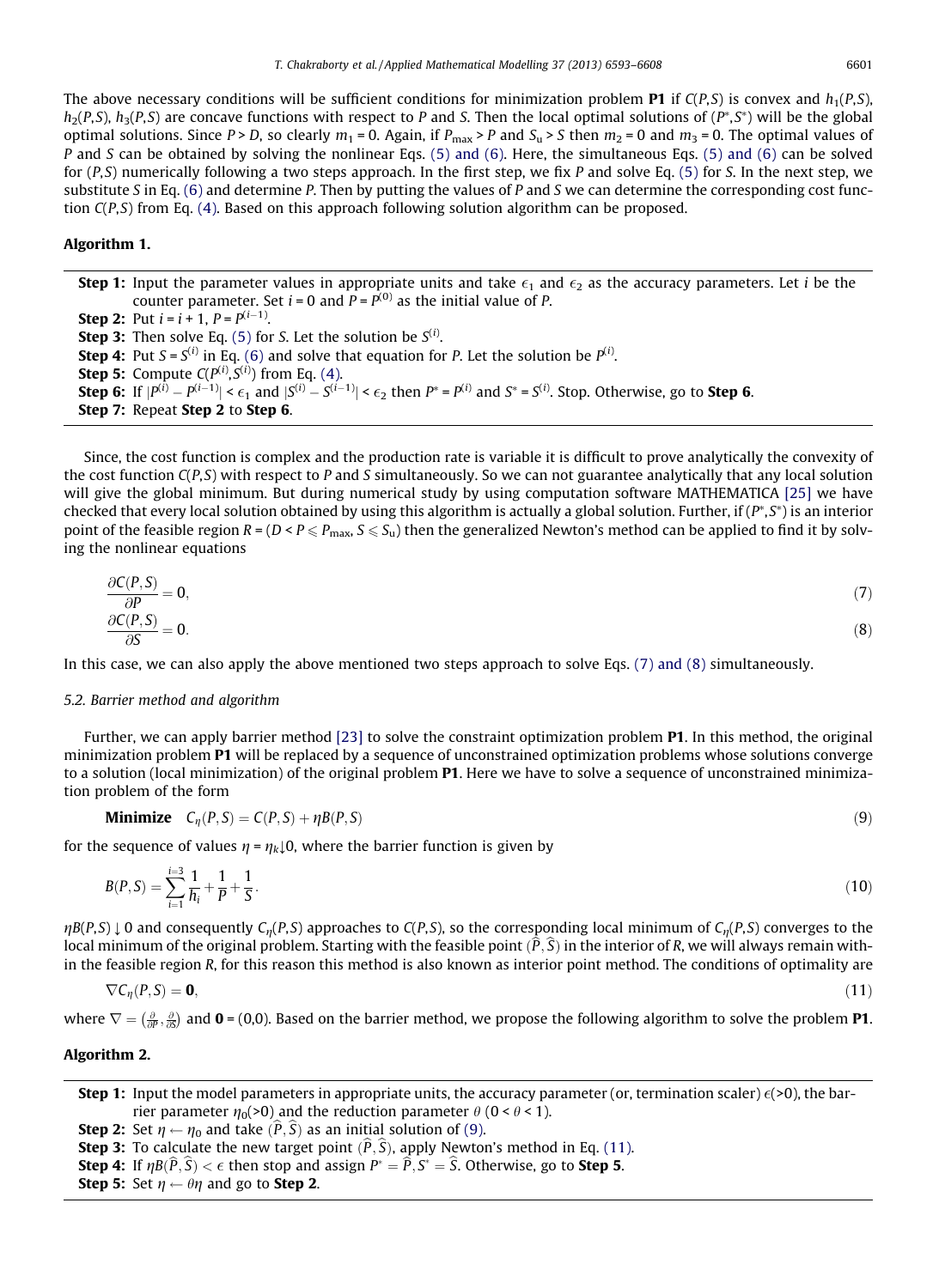It should be noted that using this [Algorithm 2](#page-8-0) we can get only the local optimal solution which consequently gives the local minimum cost  $C(P^*,S^*)$ . During numerical study we will observe that these local optimal solutions are actually the global solutions.

## 6. Analysis of the model

This section is intended to derive some analytical results under some specific probabilistic distributions.

## 6.1. The model under exponential failure and exponential repair

In this paper, production rate is considered as variable. Since, stress of the machine depends on the production rate, without loss of generality, failure rate can be assumed as a function of production rate. We assume that the time to machine failure follows the exponential distribution  $F_x(t,P)$  = 1 –  $e^{-\lambda(P)t}$ ,  $\lambda(P)$  > 0 and the corrective repair time follows the exponential distribution  $G(l)$  = 1 –  $e^{-\mu l}$ ,  $\mu$  > 0, where the hazard rate  $\lambda(P) = \frac{\int_X (t, P)}{1-F_X(t, P)}$  is an increasing function of P and  $\mu$  is the repair rate parameter. Substituting the above mentioned distributions in Eq. [\(1\)](#page-7-0) we get the expected cycle length as

$$
T_1(P,S) = \frac{SP_{\text{max}}}{D(P_{\text{max}} - D)} + \frac{P_{\text{max}}}{\mu(P_{\text{max}} - D)} + \frac{P_{\text{max}} - P}{\lambda(P)(P_{\text{max}} - D)} - \left[\frac{1}{\lambda(P)} + \frac{P_{\text{max}}}{\mu(P_{\text{max}} - D)}\right] \times e^{-\frac{\lambda(P)S}{P - D}}.
$$
\n(12)

Now, for any given  $P (D < P \le P_{\text{max}})$  say,  $P_1$  let  $\lambda(P_1) = \lambda_1$  and  $C(P_1) = C_1$ . Then Eq. (12) can be re-written as

$$
T_1(P_1,S) = \frac{SP_{max}}{D(P_{max}-D)} + \frac{P_{max}}{\mu(P_{max}-D)} + \frac{P_{max}-P_1}{\lambda_1(P_{max}-D)} - \bigg[\frac{1}{\lambda_1} + \frac{P_{max}}{\mu(P_{max}-D)}\bigg]e^{-\frac{\lambda_1 S}{P_1-D}}
$$

and we get the following proposition.

**Proposition 2.** For any given P ( $D < P \le P_{max}$ ) and given  $\lambda_1 = \lambda (P_1)$ , the expected cycle length  $T_1 (P_1, S)$  is concave with respect to the threshold level S.

**Proof.** The proof is straight forward as the second order partial differentiation of  $T_1(P_1, S)$  with respect to S is negative.  $\Box$ 

## 6.2. The model under general failure and exponential repair

Let us suppose that the production rate P is fixed in advance. Then we are left to determine the optimal threshold level  $S^*$ which minimizes the expected cost per unit time in the steady state. Let the corrective repair time follows exponential distribution as given in the previous section. Let  $t_0 = \frac{S}{P_1 - D'}$  is the production time if there is no machine breakdown during the production run, where  $P = P_1 (D < P_1 \le P_{\text{max}})$  is fixed in advance. Since  $P_{\text{max}} - P \ge 0$  and  $S_u - S \ge 0$ , so it is easily shown that this production time  $t_0$  is bounded by both upper and lower bounds. If  $\underline{t_0}$  and  $\overline{t_0}$  denote the lower bound and upper bound of  $t_0$ , respectively, then  $\underline{t_0} = \frac{S}{P_{\text{max}}-D}$  and  $\overline{t_0} = \frac{S_u}{P-D}$ . Our aim is, therefore, to determine the optimal production time  $t_0^*(\underline{t_0} \leq t_0^* \leq \overline{t_0})$ which minimizes the expected cost per unit time. Let  $C_2(t_0) = \frac{V_2(t_0)}{T_2(t_0)}$  in the steady state under exponential repair where

$$
V_{2}(t_{0}) = c_{0} + \frac{c_{r}}{\mu}F_{X}(t_{0}) + c_{m}F_{X}(t_{0}) + MF_{X}(t_{0}) + \frac{c_{s}P_{max}D}{\mu^{2}(P_{max} - D)} \int_{0}^{t_{0}} e^{-\mu(P_{1} - D)_{D}^{L}} dF_{X}(t) + c_{h} \left[ \frac{t_{0}^{2}(P_{1} - D)^{2}P_{max}}{2D(P_{max} - D)} - \frac{P_{max}D}{\mu^{2}(P_{max} - D)} \right] F_{X}(t_{0}) + c_{h} \int_{0}^{t_{0}} \left\{ \frac{1}{2}(P_{1} - D)t^{2} - \frac{(P_{1} - D)^{2}t^{2}}{2(P_{max} - D)} + \frac{(P_{1} - D)P_{max}t}{\mu(P_{max} - D)} \right\} dF_{X}(t) + c_{h} \int_{0}^{t_{0}} \left\{ \frac{1}{2}(P_{1} - D)t^{2} - \frac{(P_{1} - D)^{2}t^{2}}{2(P_{max} - D)} + \frac{(P_{1} - D)P_{max}t}{\mu(P_{max} - D)} \right\} dF_{X}(t) + c_{h} \int_{0}^{t_{0}} \left[ \left\{ P_{1}tC(P_{1}) + P_{max}C(P_{max}) \frac{(P_{1} - D)t_{0} - tD}{P_{max} - D} - \frac{P_{max}C(P_{max})D}{\mu(P_{max} - D)} \right\} + \left\{ \frac{P_{1}tP_{max}C(P_{max})}{P_{max} - D} + \frac{2P_{max}C(P_{max})D}{\mu(P_{max} - D)} \right\} e^{-\frac{\mu(P - D)t}{D}} dF_{X}(t_{0}) + P_{1}t_{0}C(P_{1})\overline{F}_{X}(t_{0})
$$

and

$$
T_2(t_0)=\int_0^{t_0}\bigg[t+\frac{t_0(P_1-D)P_{max}-D(P_1-D)t}{D(P_{max}-D)}+\frac{P_{max}}{\mu(P_{max}-D)}\bigg]dF_X(t)+\frac{P_1}{D}t_0\overline{F_X}(t_0).
$$

We assume that the expected cost rate function  $C_2(t_0)$  is continuous in  $t_0 \in [t_0, \overline{t_0}]$  and is bounded by following relation.

A11  $c_h(P_1 - D)\overline{t_0} < C_2(t_0) < c_h(P_1 - D)t_0 + \chi$ where  $\gamma$  = Min{C( $P_{\text{max}}$ )D, C( $P_{\text{max}}$ )(( $P_1 - 2D$ )t<sub>0</sub> - D)}.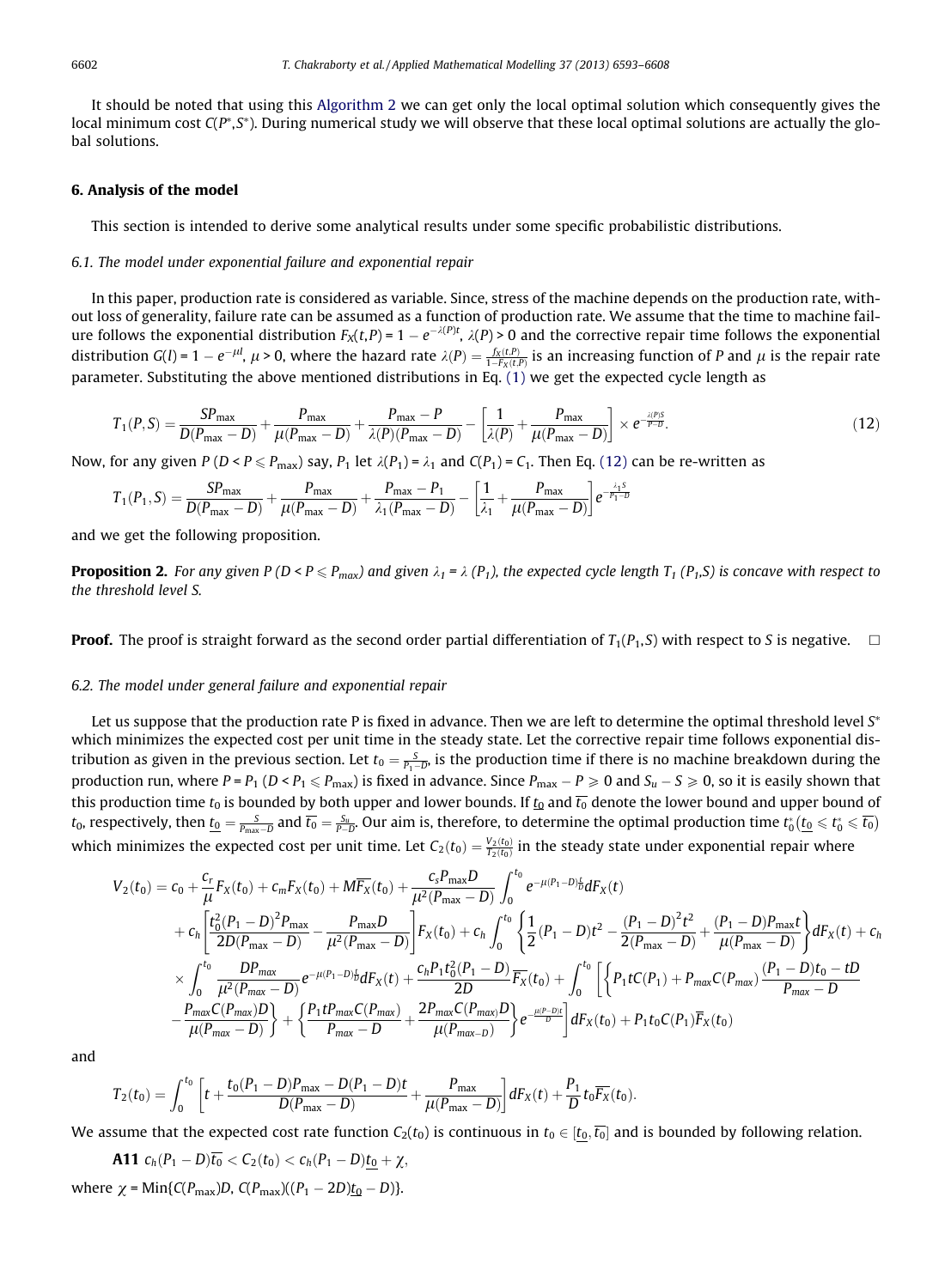<span id="page-10-0"></span>Let us denote the numerator of the derivative of  $C_2(t_0)$  with respect to  $t_0$  divided by the factor  $\overline{F_X}(t_0)$  as  $W_2(t_0)$  we get,

$$
W_{2}(t_{0}) = \left[ \left( \frac{c_{r}}{\mu} + c_{m} - M \right) r_{X}(t_{0}) + \frac{c_{S}P_{\max}D}{\mu^{2}(P_{\max} - D)} e^{-\mu(P_{1} - D)\frac{t_{0}}{D}} r_{X}(t_{0}) + \frac{c_{h}(P_{1} - D)^{2}t_{0}P_{\max}}{D(P_{\max} - D)\overline{F_{X}}(t_{0})} - \frac{c_{h}(P_{1} - D)^{2}t_{0}}{D(P_{\max} - D)} P_{\max} \right] + c_{h} \left\{ \frac{(P_{1} - D)P_{\max}t_{0}}{\mu(P_{\max} - D)} - \frac{DP_{\max}}{\mu^{2}(P_{\max} - D)} \left( 1 - e^{-\mu((P_{1} - D)\frac{t_{0}}{D})} \right) r_{X}(t_{0}) + c_{h} \frac{p_{1}t_{0}}{D} (P_{1} - D) \right) + \left\{ P_{\max}C(P_{\max}) \left( \frac{(P_{1} - 2D)t_{0}}{P_{\max} - D} - \frac{D}{\mu(P_{\max} - D)} \right) + \left( \frac{P_{1}t_{0}P_{\max}C(P_{\max})}{P_{\max} - D} + \frac{2P_{\max}DC(P_{\max})}{\mu(P_{\max} - D)} \right) e^{-\frac{\mu(P_{1} - D)t_{0}}{D}} \right\} r_{X}(t_{0}) + \frac{P_{\max}(P_{1} - D)C(P_{\max})}{(P_{\max} - D)\overline{F_{X}}(t_{0})} - \frac{P_{\max}(P_{1} - D)C(P_{\max})}{P_{\max} - D} + P_{1}C(P_{1}) \right] T_{2}(t_{0}) - \left[ \frac{P_{\max}}{\mu(P_{\max} - D)} r_{X}(t_{0}) + \frac{(P_{1} - D)P_{\max}}{D(P_{\max} - D)\overline{F_{X}}(t_{0})} + \frac{P_{1} - (P_{1} - D)P_{\max}}{D(P_{\max} - D)} \right] V_{2}(t_{0}), \tag{13}
$$

where  $r_X(\cdot)=\frac{f_X(\cdot)}{F_X(\cdot)}$  is the hazard rate of the breakdown time distribution. We assume that  $r_X(t)$  is differentiable and increasing in t. Therefore, the underlying breakdown time distribution has IFR (Increasing Failure Rate) property which is quite appropriate to describe the machine breakdown phenomenon in the initial state. Let us assume the relation between holding cost and shortage cost as

**A12** 
$$
c_h < c_S < c_h \left(e^{\mu(P_1-D)\frac{t_0}{D}}-1\right) \leq c_h \left(e^{\mu(P_1-D)\frac{t_0}{D}}-1\right).
$$

**Proposition 3.** Suppose distribution function  $F<sub>X</sub>(t)$  has strictly IFR property satisfying

**A13** 
$$
r'_X(t_0) > \frac{\mu(P_1 - D)}{D} r_X(t_0).
$$

Under assumptions A11 and A12

 $\overline{\mathsf{V}}$ 

(i) if  $W_2(\underline{t_0})$  < 0 and  $W_2(\overline{t_0}) >$  0, then there exists a unique optimal production time  $t_0^*\Big(\underline{t_0}<\frac{D}{\mu(P_1-2D)}< t_0^*<\overline{t_0}\Big)$  satisfying the non-linear equation  $W_2(t_0^*) = 0$  and the corresponding minimum expected cost rate in the steady state is

$$
C_{2}(t_{0}^{*}) = c_{h}(P_{1} - D)t_{0}^{*} + \left[ \left( \frac{c_{r}}{\mu} + c_{m} - M \right) r_{X}(t_{0}^{*}) + \frac{c_{S}P_{\max}}{\mu^{2}(P_{\max} - D)} e^{-\mu(P_{1} - D)\frac{r_{0}^{*}}{D}} r_{X}(t_{0}^{*}) - \frac{c_{h}DP_{\max}}{\mu^{2}(P_{\max} - D)} \times \left( 1 - e^{-\mu(P_{1} - D)\frac{r_{0}^{*}}{D}} \right) r_{X}(t_{0}^{*}) + \left\{ P_{\max}C(P_{\max}) \left( \frac{(P_{1} - 2D)t_{0}^{*}}{P_{\max} - D} - \frac{D}{\mu(P_{\max} - D)} \right) + \left( \frac{P_{1}t_{0}^{*}P_{\max}C(P_{\max})}{P_{\max} - D} + \frac{2P_{\max}DC(P_{\max})}{\mu(P_{\max} - D)} \right) e^{-\frac{\mu(P_{1} - D)t_{0}^{*}}{D}} \right\} r_{X}(t_{0}^{*}) + \frac{P_{\max}(P_{1} - D)C(P_{\max})}{(P_{\max} - D)\overline{F_{X}}(t_{0}^{*})} - \frac{P_{\max}(P_{1} - D)C(P_{\max})}{P_{\max} - D} + P_{1}C(P_{1}) \right] / \left[ \frac{P_{\max}}{\mu(P_{\max} - D)} r_{X}(t_{0}^{*}) + \frac{(P_{1} - D)P_{\max}}{D(P_{\max} - D)\overline{F_{X}}(t_{0}^{*})} + \frac{P_{1}}{D} - \frac{(P_{1} - D)}{D(P_{\max} - D)} \right],
$$
\n(14)

(ii) if  $W_2(\underline{t_a}) \geqslant 0$ , then the optimal production time is  $t^*_0 = \underline{t_0}$ , (iii) if  $W_2(\overline{t_0}) \leqslant 0$ , then the optimal production time is  $t_0^* = \overline{t_0}$ .

**Proof.** Clearly  $W_2(t_0)$  is continuous and derivable function of  $t_0$ . Differentiating  $W_2(t_0)$  with respect to  $t_0$ , we get

$$
V'_{2}(t_{0}) = \left[ \left( \frac{c_{r}}{\mu} + c_{m} - M \right) r'_{X}(t_{0}) + (c_{S} - C_{h}) \frac{P_{\max}}{\mu^{2}(P_{\max} - D)} e^{-\mu(P_{1} - D)\frac{t_{0}}{D}r'_{X}}(t_{0}) + \frac{c_{h}(P_{1} - D)^{2}P_{\max}}{\mu(P_{\max} - D)} + \frac{c_{h}(P_{1} - D)(P_{\max} - P_{1})}{\mu(P_{\max} - D)} \right] T_{2}(t_{0}) + \frac{P_{\max}(P_{1} - D)}{P_{\max} - D} e^{-\mu(P_{1} - D)\frac{t_{0}}{D}} \left\{ -c_{S} + c_{h} \left( e^{\mu(P_{1} - D)\frac{t_{0}}{D}} - 1 \right) \right\} r_{X}(t_{0}) + \frac{c_{h}(P_{1} - D)^{2}P_{\max}}{D(\overline{P_{\max}} - D)\overline{F_{X}}(t_{0})} + \frac{c_{h}(P_{1} - D)(P_{\max} - P_{1})}{P_{\max} - D} \right] T_{2}(t_{0}) + \frac{P_{\max}(P_{1} - D)}{D(P_{\max} - D)\overline{F_{X}}(t_{0})} r_{X}(t_{0}) \left[ \{c_{h}(P_{1} - D)t_{0} + DC(P_{\max}) \} T_{2}(t_{0}) - V_{2}(t_{0}) \right] + \frac{P_{\max} r'_{X}(t_{0})}{\mu(P_{\max} - D)} \left[ \{c_{h}(P_{1} - D)t_{0} + \mu(P_{1} - 2D)t_{0} - D)C(P_{\max}) \} T_{2}(t_{0}) - V_{2}(t_{0}) \right] + \left\{ \frac{P_{1}t_{0}P_{\max}(P_{\max})}{P_{\max} - D} + \frac{2P_{\max} DC(P_{\max})}{\mu(P_{\max} - D)} \right\} \left\{ r'_{X}(t_{0}) - \frac{\mu(P_{1} - D)}{D} r_{X}(t_{0}) \right\} e^{-\frac{\mu(P_{1} - D)t_{0}}{D} T_{2}(t_{0})} + c_{h} \times \frac{DP_{\max}}{\mu^{2}(P_{\max} - D)} r'_{X}(t_{0}) e^{-\mu(P_{1} - D)} \overline{\sigma}_{
$$

 $(15)$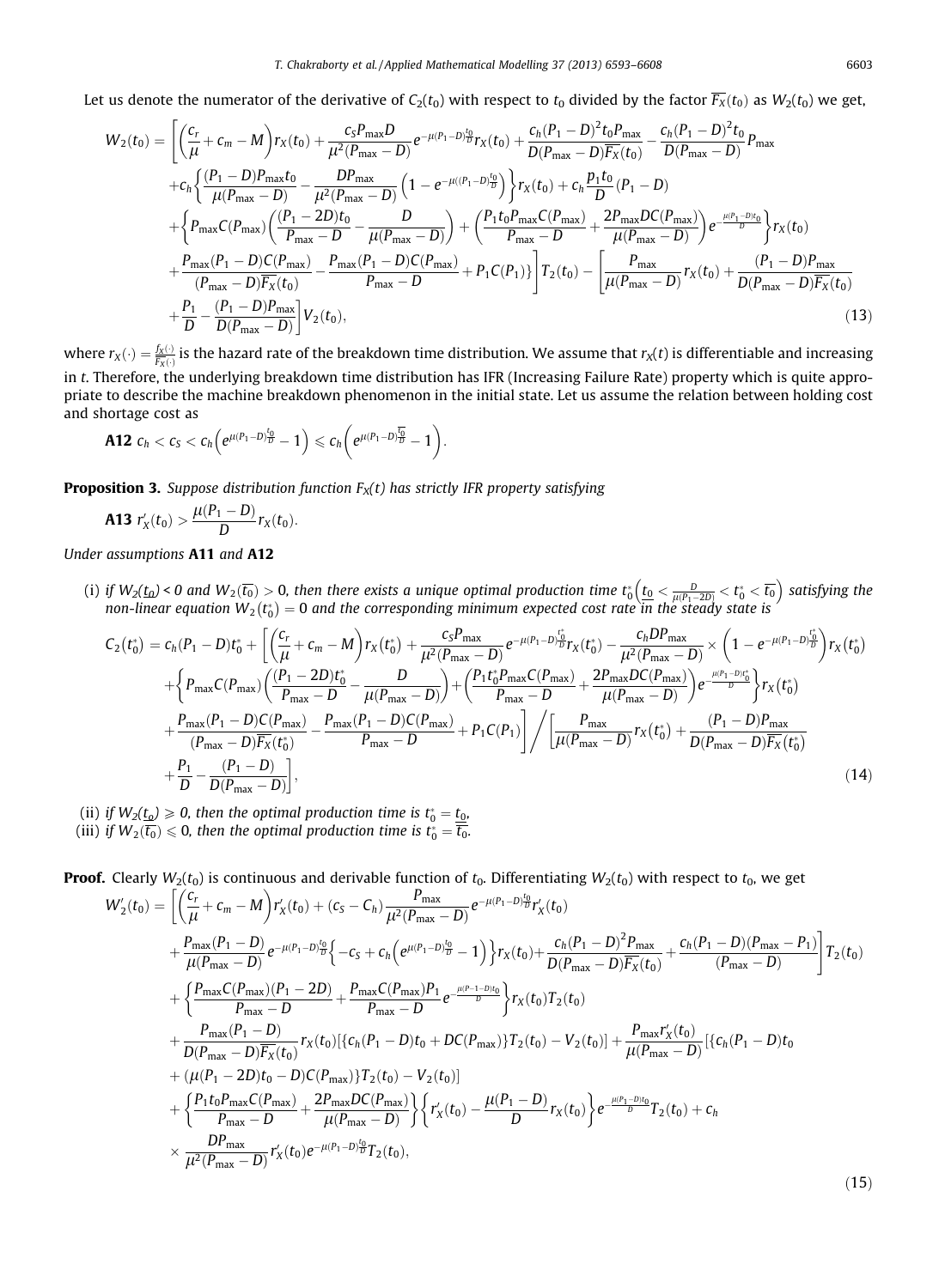where prime denotes the differentiation with respect to  $t_0$ . Clearly,  $\frac{c_r}{\mu}+c_m>M$ , that means fixed preventive maintenance cost must be less than the sum of resumption cost and mean corrective repair cost which is quite reasonable for practical problems. Hence, if  $F_X(t)$  is IFR satisfying the assumption A13, it can be shown from Eq. [\(15\)](#page-10-0) that  $W_2(t_0)$  is strictly increasing in  $t_0\in (\underline{t_0},\overline{t_0})$  under assumptions **A11** and **A12** ie.  $W_2'(t_0)>0$ . Therefore, if  $W_2(\underline{t_0})$  < 0 and  $W_2(\overline{t_0})>0$ , then there exists a unique optimal production time  $t_0^*(\underline{t_0} < \frac{p}{\mu(P_1 - 2D)} < t_0^* < \overline{t_0}$  which satisfies the non-linear equation  $W_2(t_0^*) = 0$ . Further, the equation  $W_2(t_0^*)=0$  yields the corresponding minimum expected cost rate as given in Eq. [\(14\).](#page-10-0) Again if  $W_2(\underline{t_0})\geqslant 0$  or  $W_2(\overline{t_0})\leq 0$ , then the function  $C_2(t_0)$  is increasing or decreasing in the interval  $[t_0,\overline{t_0}]$  under assumptions **A11** and **A12**. Hence, the optimal production time is  $t_0^* = \underline{t_0}$  or  $t_0^* = \overline{t_0}$ . This completes the proof of the proposition.  $\Box$ 

**Note 1.** From the above proposition we get the optimal threshold level  $S^* = t_0^*(P_1 - D)$  for any given production rate  $P_1$  of  $P$ .

Note 2. The assumption A12 imposes some parametric restrictions on the selection of holding cost and shortage cost.

As mentioned before, due to complicated form of the objective function, derivation of analytical solution of this problem is quite difficult. So, we can borrow numerical methods for gaining the key insights of our model.

## 7. Managerial explanation

In this section, to illustrate the above model from managerial point of view we analyze our proposed model through some numerical examples and investigate the integrated effects of production, maintenance and stock threshold level on the optimal lot sizing decisions. We also carry out some sensitivity analysis with respect to some important parameters. Since in this model we have considered variable production rate and since stress of the machine changes with the change of production rate, so, it is quite natural if we assume that the machine failure rate is a function of the production rate P. Hence, suppose  $\lambda(P) = \alpha P^{\beta}$ , where  $\alpha$  and  $\beta$  are real positive constants. For all values of  $\beta$ ,  $\lambda(P)$  is an increasing function of P. It can be easily verified that  $\lambda(P)$  is convex for  $\beta > 1$  and concave for  $0 < \beta < 1$ . Since the maximum capacity of the machine is predetermined, we will consider  $0 \le \beta \le 1$ . Again since,  $\beta \le 1$ ,  $\lambda(P)$  is concave with respect to P. It is therefore preferable to produce items in higher production speed. Further, since instead of constant production rate variable production rate is considered, so there is no loss of generality if we assume the unit production cost  $C(P)$  as a convex function of the variable production rate P. Suppose it is defined as  $C(P) = \delta_0 + \delta_1P + \frac{\delta_2}{P}$ , where  $\delta_0$ ,  $\delta_1$  and  $\delta_2$  are all positive and are to be estimated accordingly.  $\delta_0$  can be regarded as primary cost involved in the unit production cost (eg: raw material cost, etc.),  $\delta_1P$  increases linearly with the increase of the production rate (eg: tool failure or maintenance cost etc.) and  $\frac{\delta_2}{P}$  decreases with the increase of P (eg: electricity cost, fuel cost, labor cost, etc.). It is to be noted that  $C(P)$  is convex function with respect to P, so attains its minimum and the minimum value is  $\sqrt{\frac{\delta_2}{\delta_1}}$  $\sqrt{\frac{\delta_2}{\delta_1}}$ .

Due to lack of closed form of analytical optimal solution, we find it numerically. To do so we have followed the approaches as outlined in Section 5.1. For this we formulate our problem as non-linear constrained optimization problem and solve it using MATHEMATICA 5.2 [\[25\].](#page-15-0)

Here we have fixed the parameters  $c_0$ ,  $c_r$ ,  $c_s$ ,  $M$ ,  $c_m$ ,  $D$ ,  $P_{\text{max}}$  and  $S_u$ , since we are interested on the effect of other parameters on the optimal decisions. The selection of the parametric values is based on the assumptions A11 and A12 and on the existing literature. By varying the key parameters  $\alpha$ ,  $\beta$  (failure parameters),  $\mu$  (repair parameter) and  $c_h$  (holding cost) we get a set of problems. The other parametric values in appropriate units are set to :  $c_0$  = 750,  $c_r$  = 500,  $c_s$  = 5, M = 20,  $c_m$  = 50, D = 300,  $P_{max}$  = 2500,  $S_u$  = 10,000,  $\delta_0$  = 10,  $\delta_1$  = 0.0012,  $\delta_2$  = 2500. We obtain the optimal solutions by varying the parameter  $\alpha$  with  $\beta$  = 0.5,  $\mu$  = 2.5,  $c_h$  = 0.05; by varying  $\beta$  with  $\alpha$  = 1.0,  $\mu$  = 2.5,  $c_h$  = 0.05; by varying  $\mu$  with  $\alpha$  = 1.0,  $\beta$  = 0.5,  $c_h$  = 0.05 and finally by varying  $c_h$  with  $\alpha$  = 1.0,  $\beta$  = 0.5,  $\mu$  = 2.5. In the numerical study we have obtained the optimal solutions for the following two cases:

- (i) Example 1 (Exponential failure and exponential repair);
- (ii) **Example 2** (Weibull failure and exponential repair).

## 7.1. Example 1 (Exponential failure and exponential repair)

Let the time to machine breakdown as well as the machine repair time follow exponential distributions with probability distribution functions

 $F_X(t) = 1 - e^{\lambda(P)t}, \quad \lambda(P) > 0, \ t > 0,$ and  $G(l) = 1 - e^{-\mu l}$ ,  $\mu > 0$ ,  $t > 0$ .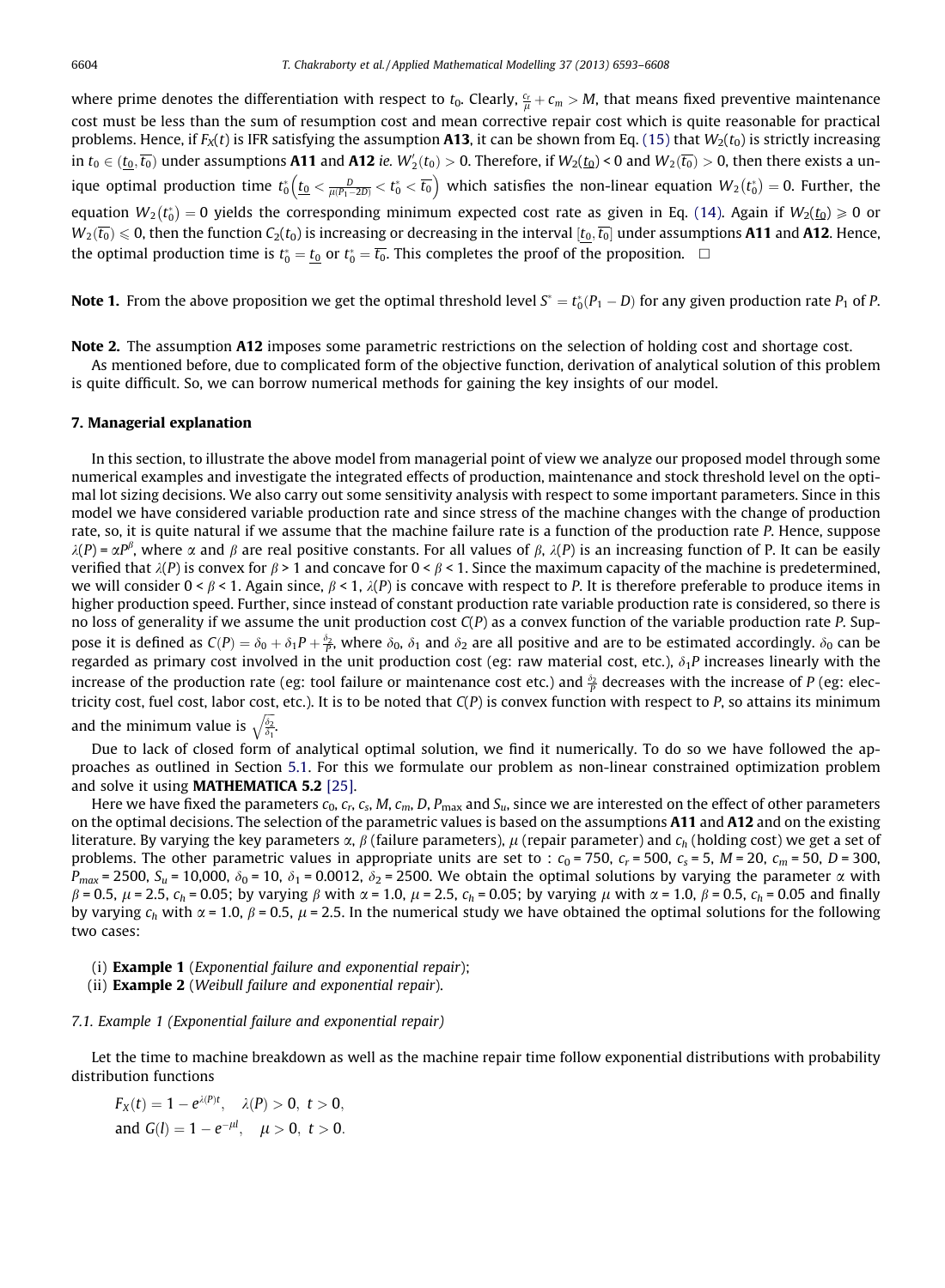The dependence of the optimal production policy on the failure rate parameters  $\alpha$  and  $\beta$  is shown in Tables 3 and 4. As  $\alpha$  or  $\beta$  increases the optimal threshold level together with optimal production rate and optimal expected cost rate increases. This phenomenon can be interpreted as follows. As machine failure rate  $\lambda(P) = \alpha P^{\beta}$  increases with the increase of  $\alpha$ ,  $\beta$ , stock threshold level should be higher to buffer against the possible stock out. Again, as the failure rate and stock threshold level increase, due to increase in the holding cost and maintenance cost, optimal expected cost rate also increases. Consequently, to decrease the holding cost production rate increases.

[Table 5](#page-13-0) shows the impact of the repair rate  $\mu$  on the optimal decisions of our proposed model. As the repair rate  $\mu$  increases, due to less possibility of stockout during repair, the optimal threshold level decreases which in turns decreases the expected holding cost. Thus, with the increase of  $\mu$ , the optimal expected cost rate decreases due to decrease in the holding cost. Hence, by increasing repair rate manufacturer can decrease the stock threshold level and thus can minimize the expected cost of the system.

In [Table 6](#page-13-0) we carry out a sensitivity analysis with respect to unit holding cost rate  $c_h$ . The optimal expected cost rate increases with the increase of  $c<sub>b</sub>$ . Consequently, in order to decrease the optimal cost rate, the optimal threshold level decreases.

Though exponential distribution is very popular to demonstrate the failure pattern of a machine, its disadvantage is that failure rate remains constant with respect to time *i.e.* its failure rate behavior is regarded as memoryless. Memoryless property indicates that remaining life of the system is independent of its current age. This means used components are assumed to be 'as-good-as-new' components. But in the real world situations production system may not follow this memoryless property and failure rate of the machine may change throughout its life. So to fit the realistic situations more closely a more flexible lifetime distribution is considered in the next example.

# 7.2. Example 2 (Weibull failure and exponential repair)

Let us suppose that the time to machine failure follows Weibull distribution and its probability distribution function is given by

$$
F_X[\lambda(p)t]=1-e^{-(\lambda(P)t)^\gamma} \text{ for } \gamma>0, \quad \lambda(P)>0,
$$

Table 3

which can represent the failure pattern in all the three phases (infant mortality, stable and wear-out) of the buth–tub curve. We take the same parametric values as given in the above example and consider the case of increasing failure rate that means  $\gamma > 1$ .

Using [Algorithm 2](#page-8-0) the convergence of the solution sequence of barrier method is shown in [Table 2](#page-2-0). From this table, we obtain a local optimal solution as  $(P^*,S^*) = (1790.17,7759.92)$  and the associated minimum cost  $C(P^*,S^*) = 4277.60$ . Using the computational software MATHEMATICA [\[25\]](#page-15-0) we have also checked that this local optimal solution  $(P^*,S^*)$  = (1790.17,7759.92) is infact a global optimal solution. [Table 7](#page-13-0) demonstrates a successive iterative scheme for finding the minimum cost rate function  $C(P^*,S^*)$  using [Algorithm 1](#page-8-0) which is based on two-steps approach. As before we have checked that this local solution is actually the global solution [see [Tables 2, 7 and 11\]](#page-2-0).

| тарк э                                                                               |  |
|--------------------------------------------------------------------------------------|--|
| Impact of the failure parameter $\beta$ on the optimal decisions when $\gamma = 1$ . |  |

|     | $P^*$   | $\mathsf{C}^*$ | $C(P^*,S^*)$ |
|-----|---------|----------------|--------------|
| 0.5 | 1465.91 | 3396.43        | 4369.82      |
| 0.6 | 1717.79 | 3473.47        | 4373.67      |
| 0.7 | 1775.62 | 3513.42        | 4375.67      |
| 0.8 | 1730.26 | 3532.09        | 4376.60      |
| 0.9 | 1650.13 | 3540.60        | 4377.03      |
|     |         |                |              |

Table 4 Impact of the failure parameter  $\alpha$  on the optimal decisions when  $\gamma = 1$ .

| α   | $P^*$   | $S^*$   | $C(P^*,S^*)$ |
|-----|---------|---------|--------------|
| 1.0 | 1465.91 | 3396.43 | 4369.82      |
| 1.1 | 1518.85 | 3409.12 | 4370.46      |
| 1.2 | 1565.50 | 3419.86 | 4370.99      |
| 1.3 | 1606.74 | 3429.09 | 4371.45      |
| 1.4 | 1643.36 | 3437.10 | 4371.86      |
| 1.5 | 1674.99 | 3444.13 | 4372.21      |
| 1.6 | 1705.18 | 3450.34 | 4372.52      |
| 1.7 | 1731.38 | 3455.88 | 4372.79      |
| 1.8 | 1754.99 | 3460.84 | 4373.04      |
| 1.9 | 1776.33 | 3465.31 | 4373.27      |
| 2.0 | 1795.68 | 3469.36 | 4373.47      |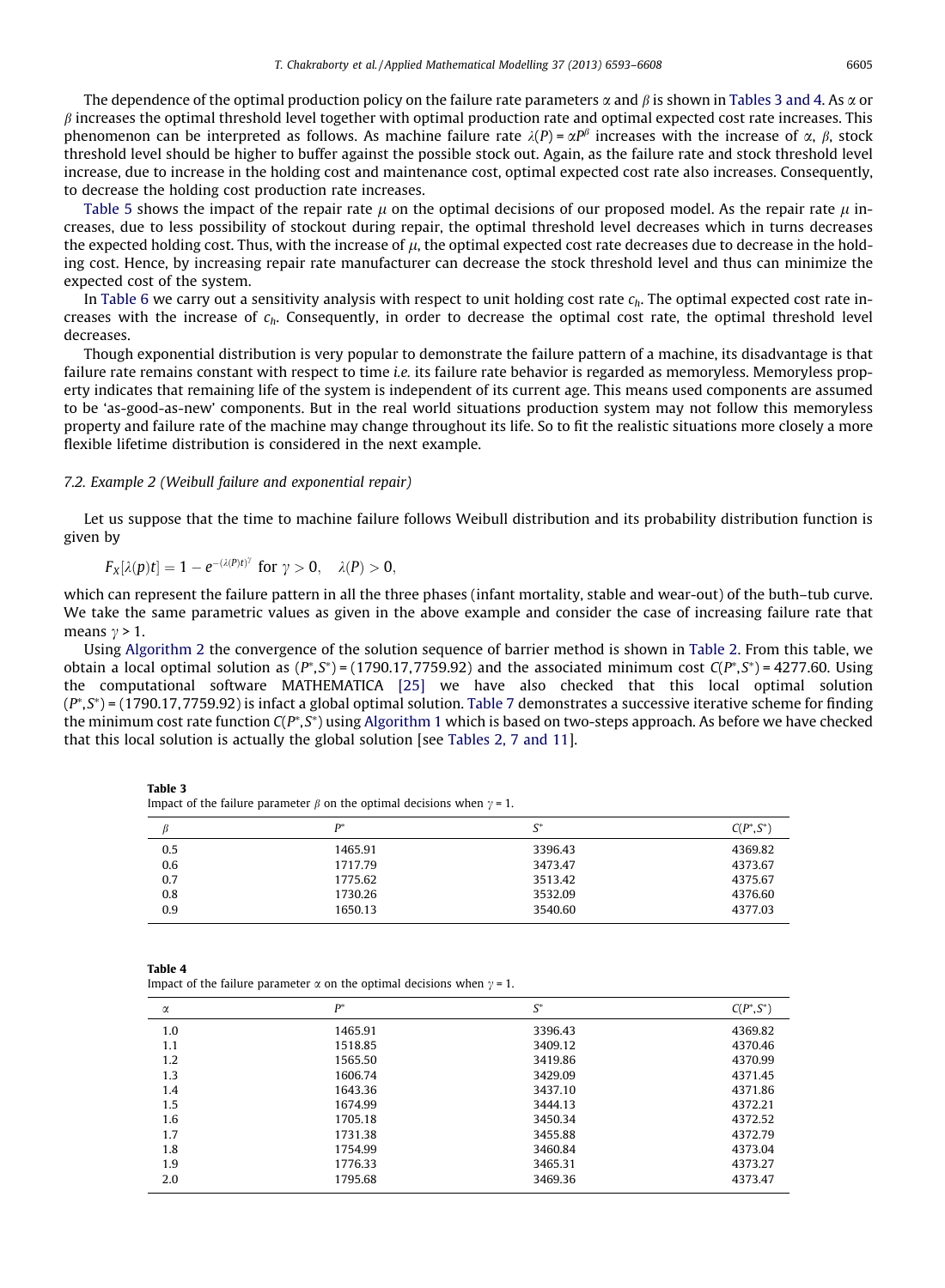#### <span id="page-13-0"></span>Table 5

|  | Dependence of the optimal decisions on the repair-rate parameter $\mu$ when $\gamma$ = 1. |  |  |
|--|-------------------------------------------------------------------------------------------|--|--|
|--|-------------------------------------------------------------------------------------------|--|--|

|     | D*      | $S^*$   | $C(P^*,S^*)$ |
|-----|---------|---------|--------------|
| 2.0 | 1656.00 | 3636.27 | 4381.81      |
| 2.5 | 1465.91 | 3396.43 | 4369.82      |
| 3.0 | 1327.03 | 3252.68 | 4362.63      |
| 3.5 | 1219.83 | 3158.93 | 4357.95      |
| 4.0 | 2461.50 | 3109.12 | 4355.46      |

| . . | $\sim$ |
|-----|--------|
|-----|--------|

Sensitivity analysis with respect to the holding cost parameter  $c_h$  when  $\gamma$  = 1.

| $c_h$ | $P^*$   | $S^*$   | $C(P^*,S^*)$ |
|-------|---------|---------|--------------|
| 0.01  | 1482.74 | 7742.65 | 4277.43      |
| 0.02  | 1477.12 | 5439.56 | 4308.79      |
| 0.03  | 1472.80 | 4419.39 | 4332.58      |
| 0.04  | 1469.14 | 3811.33 | 4352.45      |
| 0.05  | 1465.91 | 3396.43 | 4369.82      |
| 0.06  | 1462.98 | 3090.20 | 4385.41      |
| 0.07  | 1460.29 | 2852.23 | 4399.66      |
| 0.08  | 1457.77 | 2660.44 | 4412.83      |
| 0.09  | 1455.41 | 2501.59 | 4425.14      |
| 0.10  | 1453.16 | 2367.23 | 4436.72      |

#### Table 7

Successive iterative values of P and S when  $\epsilon_1 = \epsilon_2 = 0.00001$  and  $\gamma = 2$  at  $c_h = 0.01$ .

| $p(i-1)$ | $\varsigma$ (i) | p(i)    | $C(P^{(i)}, S^{(i)})$ |
|----------|-----------------|---------|-----------------------|
| 800.00   | 7902.72         | 1790.16 | 4277.61               |
| 1790.16  | 7759.92         | 1790.17 | 4277.60               |
| 1790.17  | 7759.92         | 1790.17 | 4277.60               |
| 1790.17  | 7759.92         | 1790.17 | 4277.60               |

## Table 8

Dependence of the optimal policy on the failure parameter  $\beta$  when  $\gamma$  = 2.

|     | $\mathbf{D}^*$ | $\varsigma^*$ | $C(P^*,S^*)$ |
|-----|----------------|---------------|--------------|
| 0.5 | 1770.94        | 3404.82       | 4370.24      |
| 0.6 | 1869.53        | 3481.94       | 4374.10      |
| 0.7 | 1835.91        | 3517.89       | 4375.89      |
| 0.8 | 1756.35        | 3534.10       | 4376.71      |
| 0.9 | 1662.96        | 3541.50       | 4377.07      |

Table 9

Dependence of the optimal policy on the failure parameter  $\alpha$  when  $\gamma$  = 2.

| α   | $P^*$   | $S^*$   | $C(P^*,S^*)$ |
|-----|---------|---------|--------------|
| 1.0 | 1770.94 | 3404.82 | 4370.24      |
| 1.1 | 1807.32 | 3417.91 | 4370.90      |
| 1.2 | 1837.74 | 3428.88 | 4371.44      |
| 1.3 | 1863.44 | 3438.20 | 4371.91      |
| 1.4 | 1885.37 | 3446.20 | 4372.31      |
| 1.5 | 1904.22 | 3453.15 | 4372.66      |
| 1.6 | 1920.55 | 3459.24 | 4372.96      |
| 1.7 | 1934.81 | 3464.61 | 4373.23      |
| 1.8 | 1947.34 | 3469.38 | 4373.47      |
| 1.9 | 1958.42 | 3473.65 | 4373.68      |
| 2.0 | 1968.26 | 3477.49 | 4373.87      |

From Tables 8–11, we carry out similar experiments with respect to the parameters as that of the exponential case and get the similar characteristic of the optimal lot sizing decisions. [Fig. 5](#page-6-0) shows the convexity property of the expected cost per unit time with respect to the stock threshold level for different values of production rate. This implies the existence of the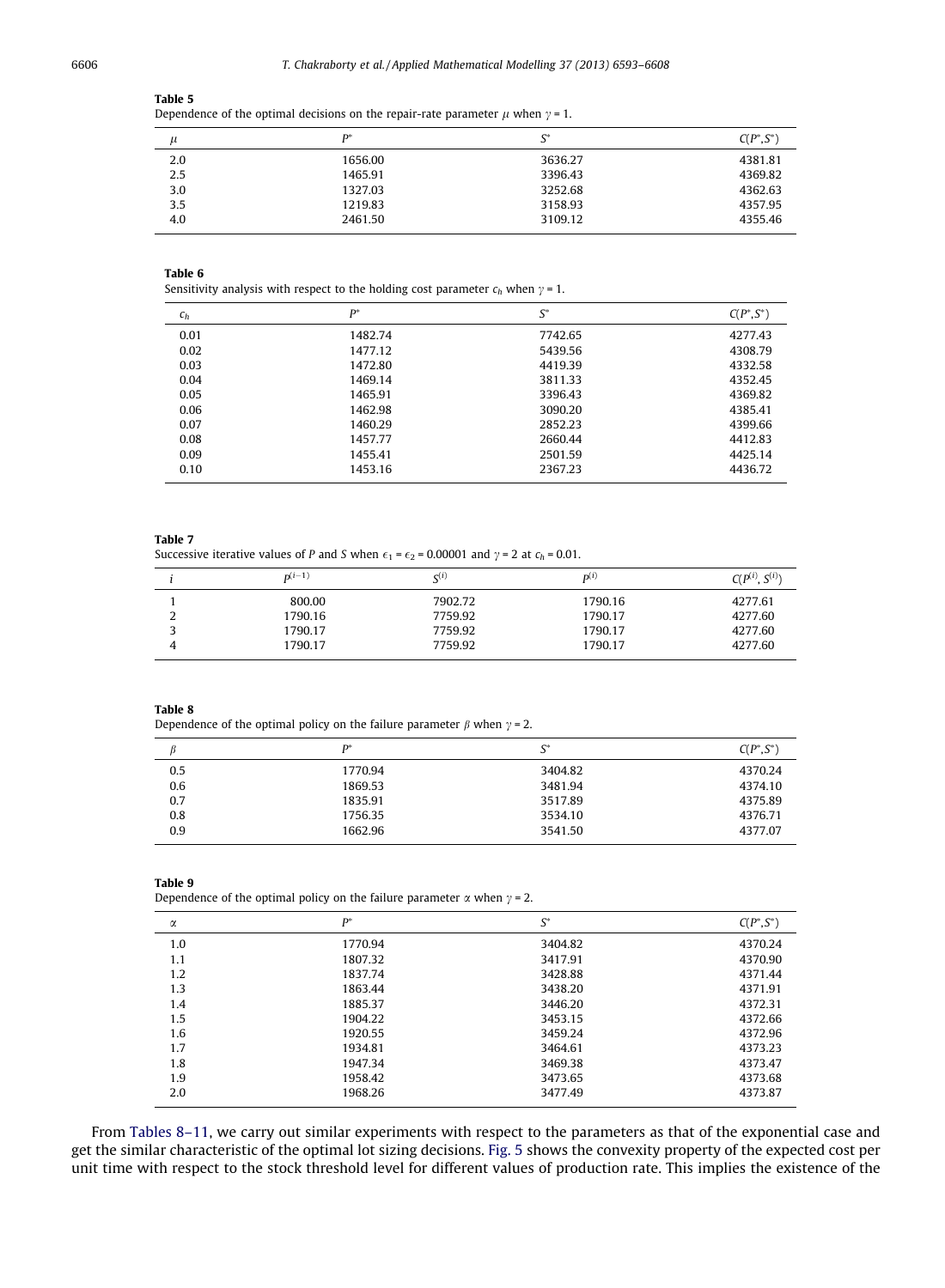| ν<br>н<br>н<br>π<br>ı | l |
|-----------------------|---|
|-----------------------|---|

| Influence of the repair-rate parameter $\mu$ on the optimal decisions when $\gamma$ = 2. |  |  |
|------------------------------------------------------------------------------------------|--|--|
|------------------------------------------------------------------------------------------|--|--|

| μ   | $P^*$   | $\varsigma^*$ | $C(P^*,S^*)$ |
|-----|---------|---------------|--------------|
| 2.0 | 1945.94 | 3645.72       | 4382.29      |
| 2.5 | 1770.94 | 3404.82       | 4370.24      |
| 3.0 | 1641.44 | 3260.42       | 4363.02      |
| 3.5 | 1538.41 | 3166.32       | 4358.32      |
| 4.0 | 2461.75 | 3150.66       | 4357.53      |

| Table |  |
|-------|--|
|-------|--|

Sensitivity analysis with respect to the holding cost parameter  $c_h$  when  $\gamma$  = 2.

| $c_h$ | $P^*$   | $S^*$   | $C(P^*,S^*)$ |
|-------|---------|---------|--------------|
| 0.01  | 1790.17 | 7759.92 | 4277.60      |
| 0.02  | 1783.74 | 5452.14 | 4309.04      |
| 0.03  | 1778.80 | 4429.89 | 4332.90      |
| 0.04  | 1774.63 | 3820.58 | 4352.82      |
| 0.05  | 1770.94 | 3404.82 | 4370.24      |
| 0.06  | 1767.61 | 3097.96 | 4385.88      |
| 0.07  | 1764.55 | 2859.50 | 4400.16      |
| 0.08  | 1761.69 | 2667.30 | 4413.38      |
| 0.09  | 1759.00 | 2508.12 | 4425.73      |
| 0.10  | 1756.46 | 2373.48 | 4437.35      |

**Expected Cost per unit time Vs production rate**



Fig. 6. Convexity of the expected cost per unit time with respect to the production rate  $P$  for a given threshold level.

optimal stock threshold level which minimizes the expected cost of the system for a given production rate. Similarly, Fig. 6 shows the convexity property with respect to P for different stock threshold level.

## 8. Conclusions

In this article, we have considered an imperfect EMQ model with stochastic machine breakdown and repair. A single item on a single machine with a certain capacity has been taken into consideration. Instead of constant production rate, variable production rate is considered in our model. In this paper we have considered an extra capacity of the machine. In many production system where machine is subject to stochastic breakdown or failure, extra capacity is maintained to buffer against the possible stock out during the repair. Further, as in most of the volume flexible manufacturing system, machine reliability